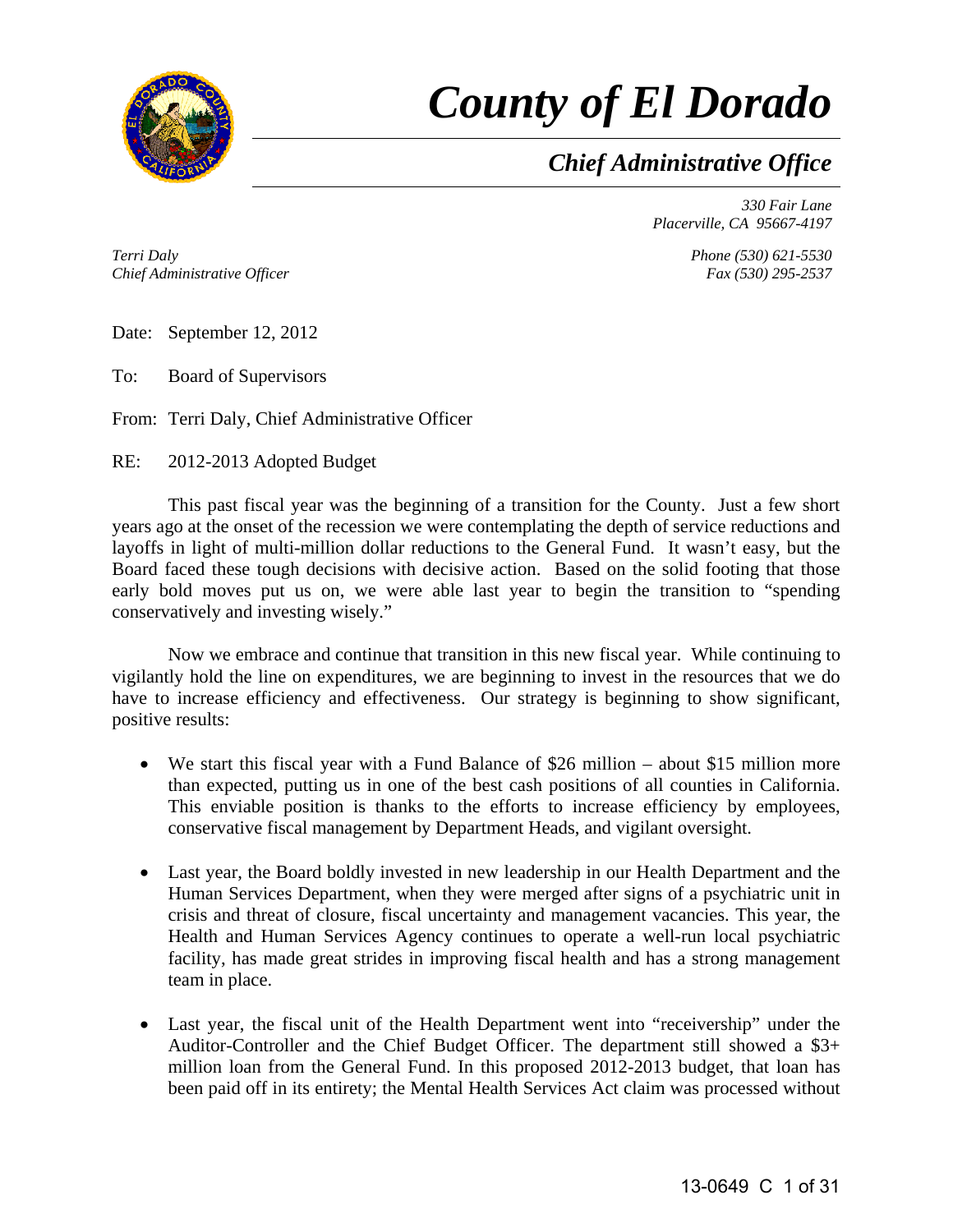significant errors or difficulties; and the unit is operating effectively under new leadership with fewer employees.

- For the last several years, the fiscal year close was delayed by weeks due to inaccurate accounting work, miscommunication between departments, and ineffective leadership in the departments. This year, thanks in part to the Board's investment into the position of Chief Budget officer, coupled with strong leadership by the Auditor-Controller, Department Heads and the hard work of their fiscal staffs, the books were closed on time.
- Last year at this time, no significant opportunities were offered by the County for employee training and development. Thanks to the investment of a small amount of money by the Board and a huge amount of personal effort by several Department Heads, the County is now in its second offering of the Supervisors Academy. In addition, several management training sessions and other training opportunities have been offered.

 These are just a few of the results—and the results come from everyone spending conservatively and investing wisely. We're still in transition. While we bring today a balanced budget for your consideration to adopt for the 2012-2013 year that includes the benefits of some early signs of success in our investment strategy, there are still many uncertainties about the economic future and our continued vigilance and dedication to spending conservatively and investing wisely. Given this uncertainty we must remain flexible and ready to act.

 In the budget you are considering today, the additions to staff and increases in expenditures are consistent with our "spend conservatively, invest wisely" approach. The additional positions that have been recommended have been carefully considered for the investment potential, including those positions added as a result of shifted funding from the State such as Community Corrections Partnership (AB 109) revenue. While our overall property tax revenue is still declining slightly (the roll closed at -0.48%), increased revenue from other sources is viewed in the context of the State and Federal budgets, which continue to pose significant uncertainties.

 Given these continuing negative trends, our five-year projections, while greatly improved, still show a budget deficit in years two through five. With the conservative spending of the departments as reflected in this budget and the overwhelming support of the investment strategy, I believe we will erase the budget deficits for the next five years.

 My recommendation is to stay the course. Although we are seeing some positive signs, we should not be overly optimistic until revenue begins to grow. Our strategy of spending conservatively has resulted in an increase of Fund Balance, but we must remember that these are one-time funds. We must use that opportunity to invest wisely and become more efficient, so that when ongoing revenue finally begins to increase we can grow services without growing government. Strategic investments now will help reduce future costs, positioning the organization to manage either shortfalls or growth.

Thank you for your thoughtful and thorough consideration.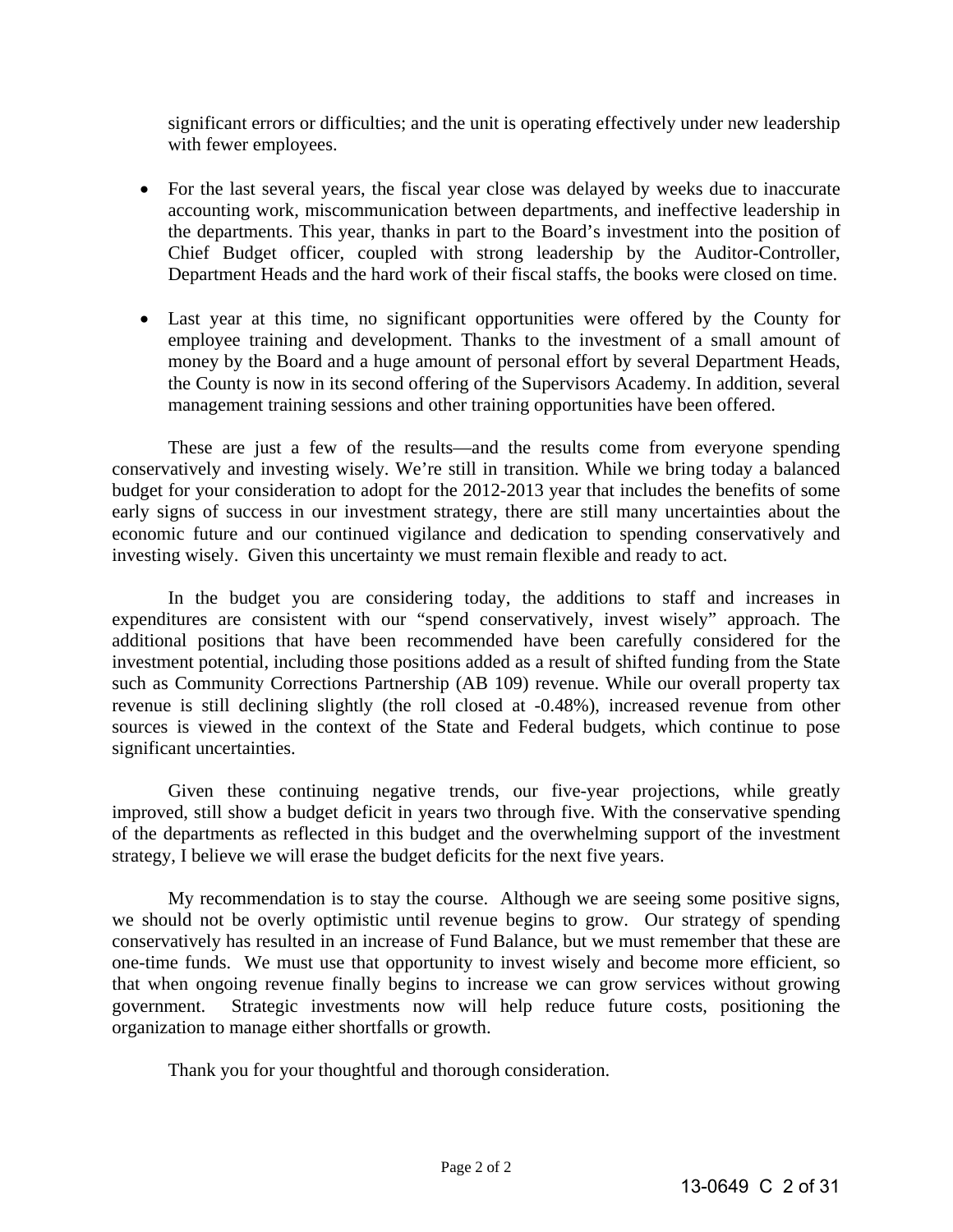

# *The County of El Dorado*

*Chief Administrative Office*

*330 Fair Lane Placerville, CA 95667-4197* 

*Terri Daly Chief Administrative Officer*

*Phone (530) 621-5530 Fax (530) 626-5730* 

| Date: | September 12, 2012          |
|-------|-----------------------------|
| To:   | <b>Board of Supervisors</b> |

From: Laura Schwartz, Chief Budget Officer

Subject: FY 2012-13 Addenda

On June 5, 2012 the Board of Supervisors approved the FY 2012-13 Recommended Budget. At that time, the Board directed the CAO to prepare a budget for consideration upon the close of FY 11/12 financial activity and the enactment of the State Budget. On Monday, September 17, the Board is scheduled to begin its budget hearings. Attachment A includes detailed narratives describing the Addenda changes for each department. Attachment B includes details describing the Addenda changes for Department 15. Attachment C is the revised five-year projection. Attachment D is the revised Facilities workplan.

*General Fund Balance Available.* The FY 12/13 Recommended Budget included estimated fund balance available of \$11,000,000. After the close of the fiscal year, the amount of fund balance available as of June 30, 2012 is estimated at \$26,530,905, an increase of \$15,530,905. This increase is primarily due to additional savings from Departments, the full payback of the \$3.3M loan from Mental Health, and funding for the Meyers Landfill that was not expended in FY 11/12 and is being re-budgeted in FY 12/13. The chart below details these changes. The actual savings have been adjusted to take out savings related to Workers Compensation and General Liability charges. These programs were over-funded in FY 11/12 and a rate holiday was given for  $4<sup>th</sup>$  quarter charges. The projected fund balance figure of \$11,000,000 assumed approximately \$800,000 in general fund savings related to Workers Compensation and General Liability costs.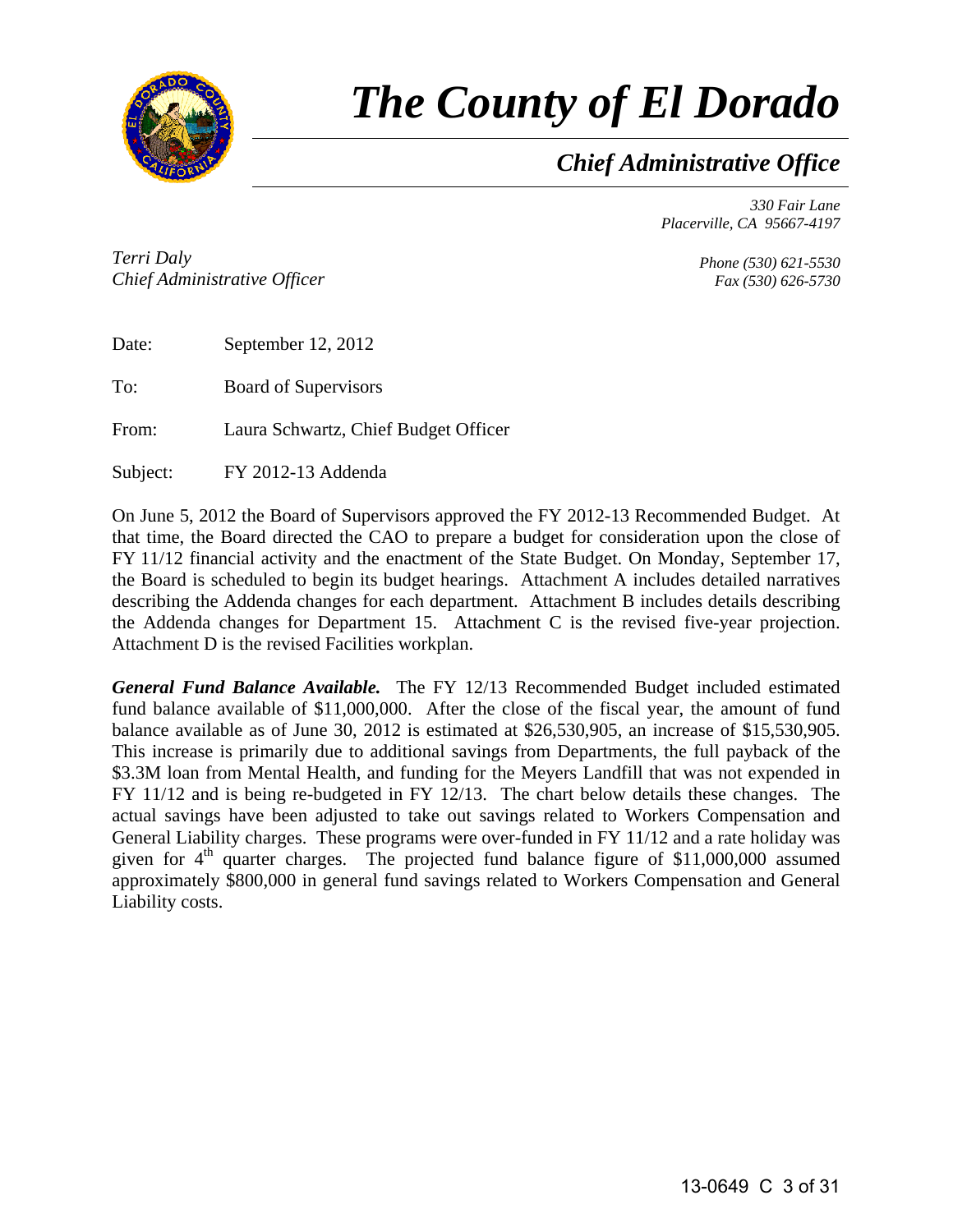| <b>Department</b>                   | <b>Year End</b>          | Actual*        | <b>Variance</b> |
|-------------------------------------|--------------------------|----------------|-----------------|
|                                     | <b>Projected Savings</b> | <b>Savings</b> |                 |
| <b>Board of Supervisors</b>         | $\overline{0}$           | 99,345         | 99,345          |
| Chief Admin. Office                 | $\overline{0}$           | 30,666         | 30,666          |
| Auditor/Controller                  | 256,104                  | 294,265        | 38,161          |
| <b>Treasurer-Tax Collector</b>      | $\Omega$                 | 43,665         | 43,665          |
| Assessor                            | 80,400                   | 93,490         | 13,090          |
| <b>County Counsel</b>               | 50,000                   | 174,071        | 124,071         |
| <b>Human Resources</b>              | 53,854                   | 80,217         | 26,363          |
| <b>Information Technologies</b>     | (100,000)                | 42,655         | 142,655         |
| Promotion                           | $\overline{0}$           | 418,215        | 418,215         |
| <b>Recorder Clerk</b>               | $\overline{0}$           | 396,887        | 396,887         |
| <b>Sub-total General Gov</b>        | 340,358                  | 1,673,476      | 1,333,118       |
|                                     |                          |                |                 |
| <b>Grand Jury</b>                   | $\theta$                 | 3,415          | 3,415           |
| <b>Court MOE</b>                    | 650,000                  | 792,914        | 142,914         |
| <b>District Attorney</b>            | 69,121                   | 167,990        | 98,869          |
| Public Defender                     | 133,000                  | 155,792        | 22,792          |
| Sheriff                             | 996,059                  | 4,187,266      | 3,191,207       |
| Probation                           | 1,292,495                | 1,883,567      | 591,072         |
| <b>Sub-total Law &amp; Justice</b>  | 3,140,675                | 7,190,944      | 4,050,269       |
|                                     |                          |                |                 |
| Surveyor                            | 62,003                   | 190,318        | 128,315         |
| Agriculture                         | 42,000                   | 180,134        | 138,134         |
| <b>DOT</b>                          | 436,020                  | 794,848        | 358,828         |
| <b>Development Services</b>         | $\boldsymbol{0}$         | 867,379        | 867,379         |
| <b>Environmental Management</b>     | $\overline{0}$           | 2,390          | 2,390           |
| <b>UCCE</b>                         | $\overline{0}$           | 5,368          | 5,368           |
| <b>Sub-total Land Use &amp; Dev</b> | 540,023                  | 2,040,437      | 1,500,414       |
|                                     |                          |                |                 |
| Health - Animal Services            | 22,232                   | 188,201        | 165,969         |
| Veteran Affairs                     | 50,581                   | 53,962         | 3,381           |
| <b>Human Services</b>               | 1,329,308                | 1,068,710      | (260, 598)      |
| Library                             | $\Omega$                 | 5,689          | 5,689           |
| <b>Child Support</b>                | 2,716                    | (23, 523)      | (26, 239)       |
| <b>Sub-total Health &amp; Human</b> | 1,404,837                | 1,293,039      | (111,798)       |
|                                     |                          |                |                 |
| <b>Total Department Savings</b>     | 5,425,893                | 12,197,896     | 6,772,003       |
| <b>WC &amp; GL Savings</b>          | 783,472                  | 843,129        | 59,657          |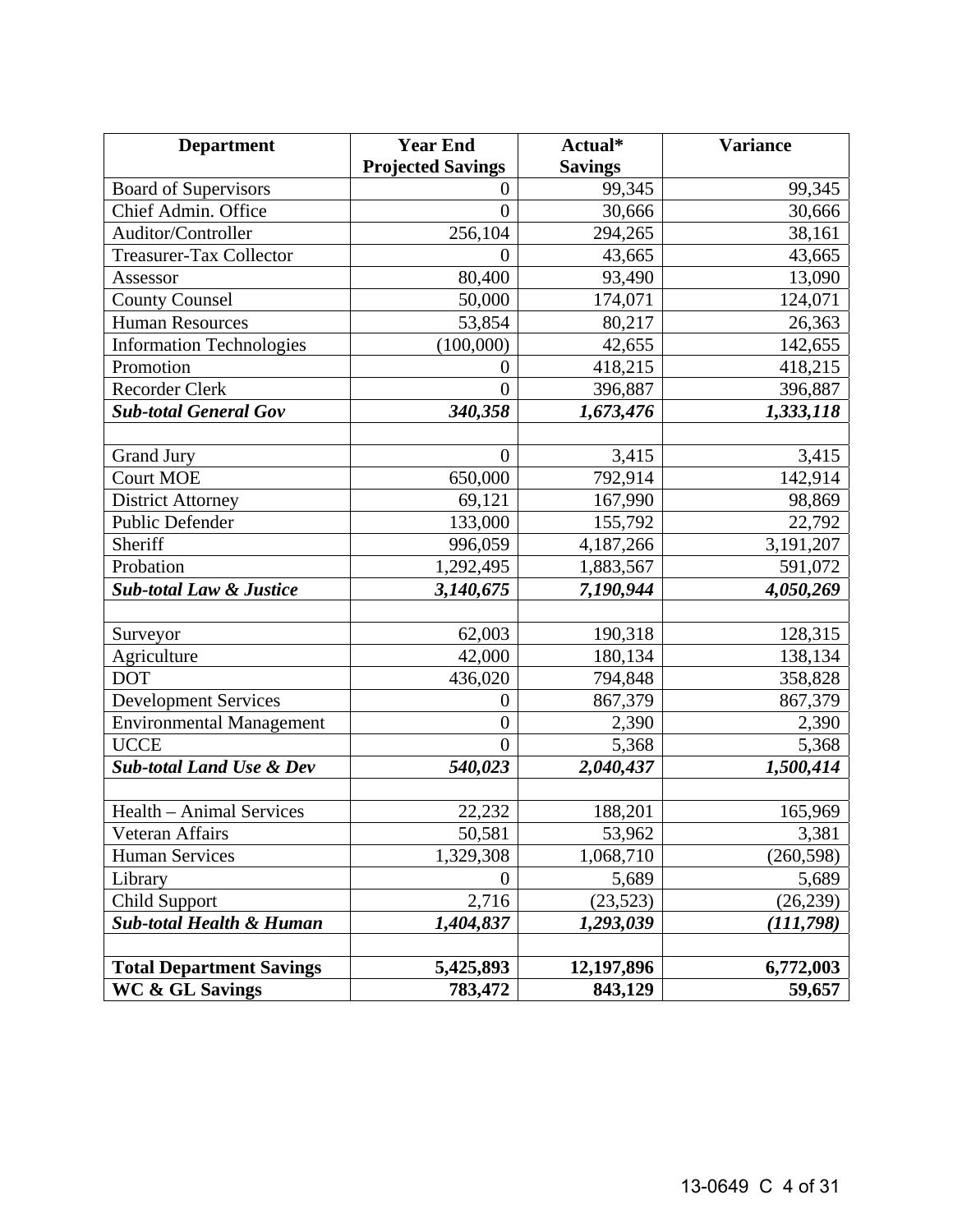In addition to more Department Savings than anticipated, there were also savings within Department 15 (non-departmental). The charts below detail these variances:

| <b>Department 15</b>             | <b>Year End</b>          | <b>Actual</b>  | <b>Variance</b> |
|----------------------------------|--------------------------|----------------|-----------------|
| <b>Non-Departmental Expenses</b> | <b>Projected Savings</b> | <b>Savings</b> |                 |
| Contingency                      | 3,498,199                | 4,730,482      | 1,232,283       |
| Meyers Landfill                  | $\theta$                 | 2,794,236      | 2,794,236       |
| GF to Community Services         | $\overline{0}$           | 270,706        | 270,706         |
| GF to DOT & Airports             | $\overline{0}$           | 132,475        | 132,475         |
| Realignment                      | $\overline{0}$           | 769,011        | 769,011         |
| GF to Health                     | 12,775                   | 310,843        | 298,068         |
| <b>Special Projects</b>          | 197,332                  | 457,033        | 259,701         |
| Other                            | 25,000                   | 32,796         | 7,796           |
|                                  |                          |                |                 |
| <b>Total Savings</b>             | 3,733,306                | 9,497,582      | 5,764,276       |

| <b>Department 15</b>               | <b>Year End</b>          | <b>Actual</b>  | <b>Variance</b> |
|------------------------------------|--------------------------|----------------|-----------------|
| <b>Non-Departmental Revenue</b>    | <b>Projected Revenue</b> | <b>Revenue</b> |                 |
| <b>Property Taxes</b>              | 68,682,008               | 68,426,438     | (255, 570)      |
| <b>Sales Tax</b>                   | 8,900,000                | 8,848,144      | (51, 856)       |
| <b>Hotel Motel Tax</b>             | 1,750,000                | 1,739,406      | (10, 594)       |
| <b>Property Transfer Tax</b>       | 1,250,000                | 1,288,677      | 38,677          |
| <b>Tax Loss Reserve</b>            | 2,600,000                | 2,646,863      | 46,863          |
| Timber Yield Tax                   | 23,687                   | 35,416         | 11,729          |
| <b>Sub-total Taxes</b>             | 83,205,695               | 82,984,944     | (220, 751)      |
|                                    |                          |                |                 |
| <b>Franchise Fees</b>              | 699,704                  | 834,198        | 134,494         |
| Penalties                          | 400,000                  | 380,217        | (19, 783)       |
| Interest                           | 75,000                   | 84,720         | 9,720           |
| State (Includes Realignment)       | 7,522,080                | 6,800,516      | (721, 564)      |
| Federal                            | 183,869                  | 189,251        | 5,382           |
| <b>RDA Pass through</b>            | 98,149                   | 317,312        | 219,163         |
| Shingle Springs Rancheria          | 2,700,000                | 2,700,000      |                 |
| <b>Assessment/Tax Collect Fees</b> | 2,181,296                | 2,181,296      | 0               |
| A 87 Charges                       | 1,903,858                | 1,903,858      |                 |
| <b>Operating Transfers In</b>      | 1,461,563                | 1,452,685      | (8, 878)        |
| Other                              | 180,000                  | 308,181        | 128,181         |
| <b>Sub-total Other Revenue</b>     | 17,405,519               | 17,152,234     | (253,285)       |
|                                    |                          |                |                 |
| <b>Total Revenue</b>               | 100,611,214              | 100,137,178    | (474, 036)      |
| <b>Payback of MH Loan</b>          | $\bf{0}$                 | 3,319,000      | 3,319,000       |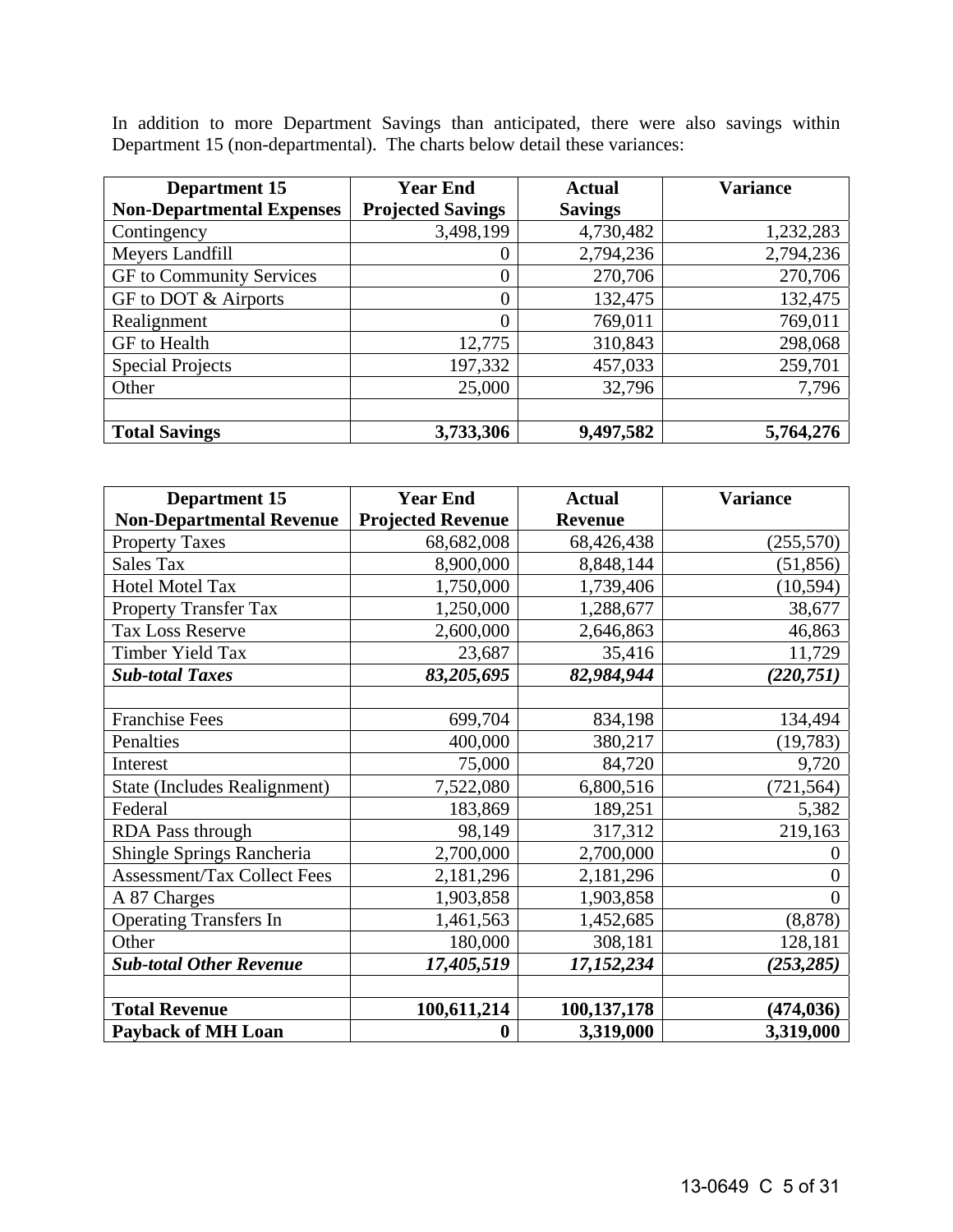| <b>Summary of Fund Balance</b> | <b>Projected Change</b> | <b>Actual Change</b> | <b>Variance</b> |
|--------------------------------|-------------------------|----------------------|-----------------|
| <b>Estimates</b>               | to Fund Balance         | to Fund              |                 |
|                                |                         | <b>Balance</b>       |                 |
| <b>Department Savings</b>      | 5,425,893               | 12,197,896           | 6,772,003       |
| WC & GL Savings                | 783,472                 | 843,129              | 59,657          |
| Department 15 Savings          | 3,733,306               | 9,497,582            | 5,764,276       |
| Department 15 Revenue          | 1,057,329               | 583,293              | (474, 036)      |
| Payback of MH Loan             | $\theta$                | 3,319,000            | 3,319,000       |
| <b>Audit Adjustments</b>       | 0                       | 90,005               | 90,005          |
| <b>Total Fund Balance</b>      | 11,000,000              | 26,530,905           | 15,530,905      |

**Increased Fund Balance.** The Chief Administrative Office is recommending that the increased fund balance of \$15,530,905 be allocated as follows:

\$10,334,794 designated as an increase to the reserve for capital projects for the investment plan. The Capital Project reserve account currently has \$8,115,814 set aside for capital projects. This amount would bring the total reserve to \$18,450,608. **It is important to note that the additional fund balance is considered one time in nature and will not be available to fund ongoing operations.** Therefore, setting these funds aside for one-time capital projects is using one-time funds for onetime expenses. If the Board chose to use these funds for ongoing operational expenses, this would increase the structural deficit that the County is trying to close.

\$2,799,654 to the Meyers Landfill special revenue fund for FY 12/13 costs associated with the Meyers Landfill. Currently the County is pursuing legal action and hopes to recover all costs. If the County does receive revenues to offset these expenses, then these funds could be utilized in FY 13/14 to help fund future county-wide one-time expenses, such as investments in information technology or facilities.

\$1,861,412 for increased appropriations related to the Investment Strategy. The chart below details the total dollar amount of department requests related to the investment strategy. Additional detail can be found in Attachment A.

| <b>Department</b>                  | <b>Investment Team</b>              | <b>Amount</b> |
|------------------------------------|-------------------------------------|---------------|
| Department 15                      | <b>Information Technology</b>       | \$60,000      |
| <b>Chief Administrative Office</b> | Department Accountability & Culture | \$272,587     |
| <b>Chief Administrative Office</b> | Facilities                          | \$218,506     |
| <b>Human Resources</b>             | <b>Human Resources</b>              | \$121,525     |
| <b>Information Technologies</b>    | <b>Information Technology</b>       | \$298,000     |
| <b>Economic Development</b>        | <b>Economic Development</b>         | \$890,794     |
| <b>Total</b>                       |                                     | \$1,861,412   |

\$400,081 increase to general reserves. The County's standard practice has been to keep 5% of adjusted general fund appropriations in the general reserve. Overall general fund appropriations have increased in the addenda, therefore in order to maintain the 5% general reserve, additional funds must be added.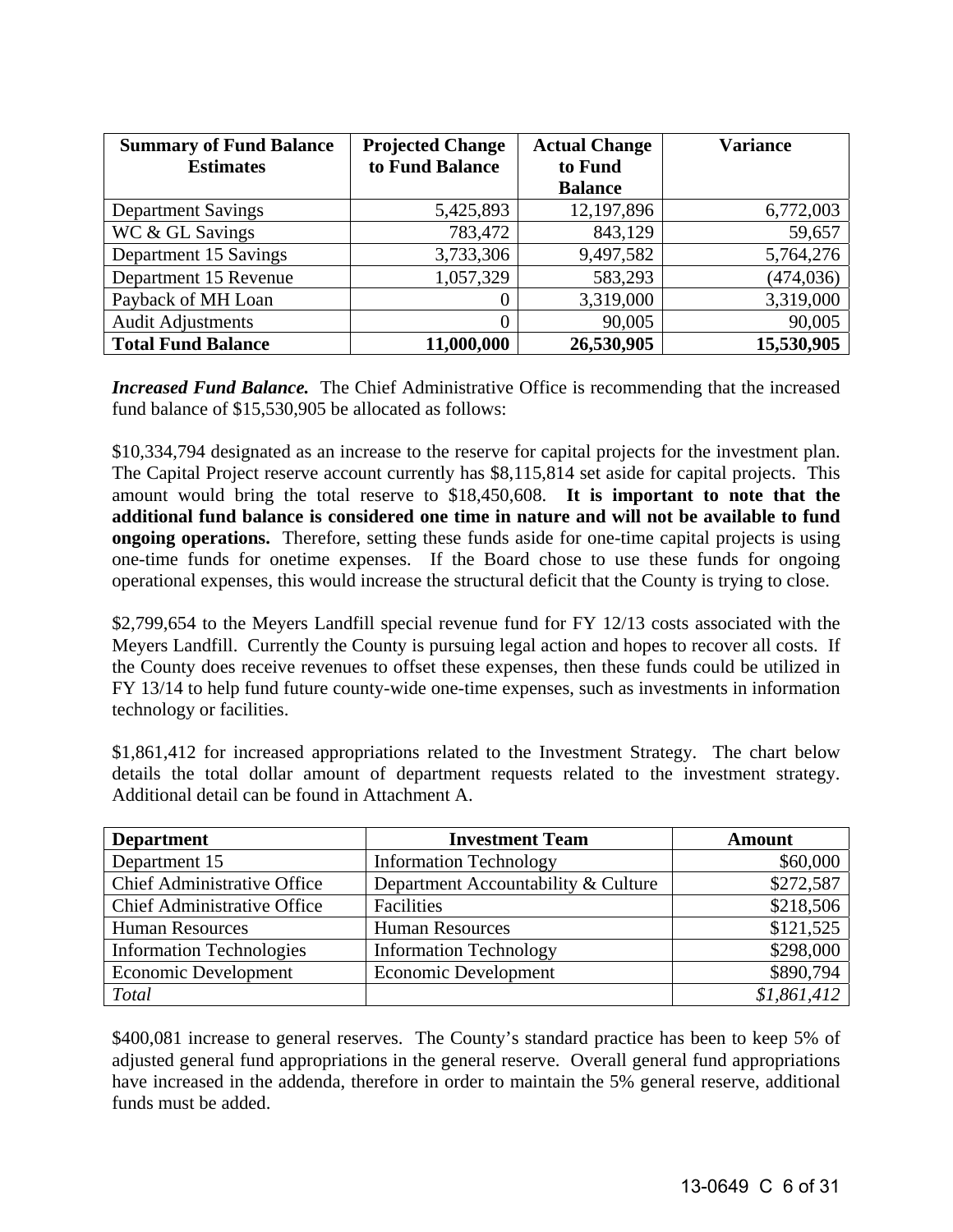\$134,964 increase to appropriations in various departments based on FY 11/12 carryover fund balance. At the end of each year all encumbrances are liquidated and these savings are included in the department savings that roll into fund balance. Some items must be re-appropriated during the addenda.

*Other General Fund Adjustments.* In addition to the changes in fund balance, the FY 2012-13 Addenda includes increases to Net County Cost totaling \$1,902,328. As noted above, the majority of this is related to the investment strategy. A summary of all changes are noted in the chart below with details provided in Attachment A – Summaries of Department Addenda changes and Attachment B – Summary of Department 15 Addenda changes:

| <b>Department</b>                  | <b>Change</b> in | <b>Change</b> in      | <b>Change in Net</b> |
|------------------------------------|------------------|-----------------------|----------------------|
|                                    | <b>Revenues</b>  | <b>Appropriations</b> | <b>County Cost</b>   |
| <b>Board of Supervisors</b>        | $\boldsymbol{0}$ | 35,750                | 35,750               |
| Chief Admin. Office                | $\overline{0}$   | 491,093               | 491,093              |
| Auditor/Controller                 | (1,400)          | 3,600                 | 5,000                |
| <b>Treasurer-Tax Collector</b>     | 12,008           | $\overline{0}$        | (12,008)             |
| Assessor                           | $\boldsymbol{0}$ | $\overline{0}$        | $\overline{0}$       |
| <b>County Counsel</b>              | $\overline{0}$   | 97,324                | 97,324               |
| <b>Human Resources</b>             | $\overline{0}$   | 121,525               | 121,525              |
| <b>Information Technologies</b>    | $\overline{0}$   | 501,246               | 501,246              |
| Promotions                         | $\overline{0}$   | 890,794               | 890,794              |
| <b>Recorder Clerk</b>              | 1,226,047        | 1,226,047             | $\theta$             |
| <b>Subtotal General Gov</b>        | 1,236,655        | 3,367,379             | 2,130,724            |
|                                    |                  |                       |                      |
| <b>Grand Jury</b>                  | $\overline{0}$   | $\overline{0}$        | $\theta$             |
| <b>Court MOE</b>                   | $\overline{0}$   | $\overline{0}$        | $\overline{0}$       |
| <b>District Attorney</b>           | 98,854           | 98,853                | (1)                  |
| Public Defender                    | 32,915           | $\Omega$              | (32, 915)            |
| Sheriff                            | 2,502,525        | 2,599,599             | 97,074               |
| Probation                          | 515,089          | 381,291               | (133, 798)           |
| <b>Subtotal Law &amp; Justice</b>  | 3,149,383        | 3,079,743             | (69, 640)            |
|                                    |                  |                       |                      |
| Surveyor                           | $\theta$         | $\theta$              | $\theta$             |
| Agriculture                        | $\overline{0}$   | $\overline{0}$        | $\theta$             |
| <b>DOT</b>                         | $\theta$         | 20,000                | 20,000               |
| <b>Development Services</b>        | 427,759          | 427,759               | $\overline{0}$       |
| <b>Environmental Management</b>    | 10,102           | 10,102                | $\theta$             |
| <b>Subtotal Land Use &amp; Dev</b> | 437,861          | 457,861               | 20,000               |
|                                    |                  |                       |                      |
| <b>Health Services</b>             | 25,603           | 24,321                | (1, 282)             |
| Veteran Affairs                    | 3,500            | 14,500                | 11,000               |
| <b>Human Services</b>              | 633,967          | 445,493               | (188, 474)           |
| Library                            | 62,314           | 62,314                | $\theta$             |
| <b>Child Support</b>               | (96, 530)        | (96, 530)             | $\overline{0}$       |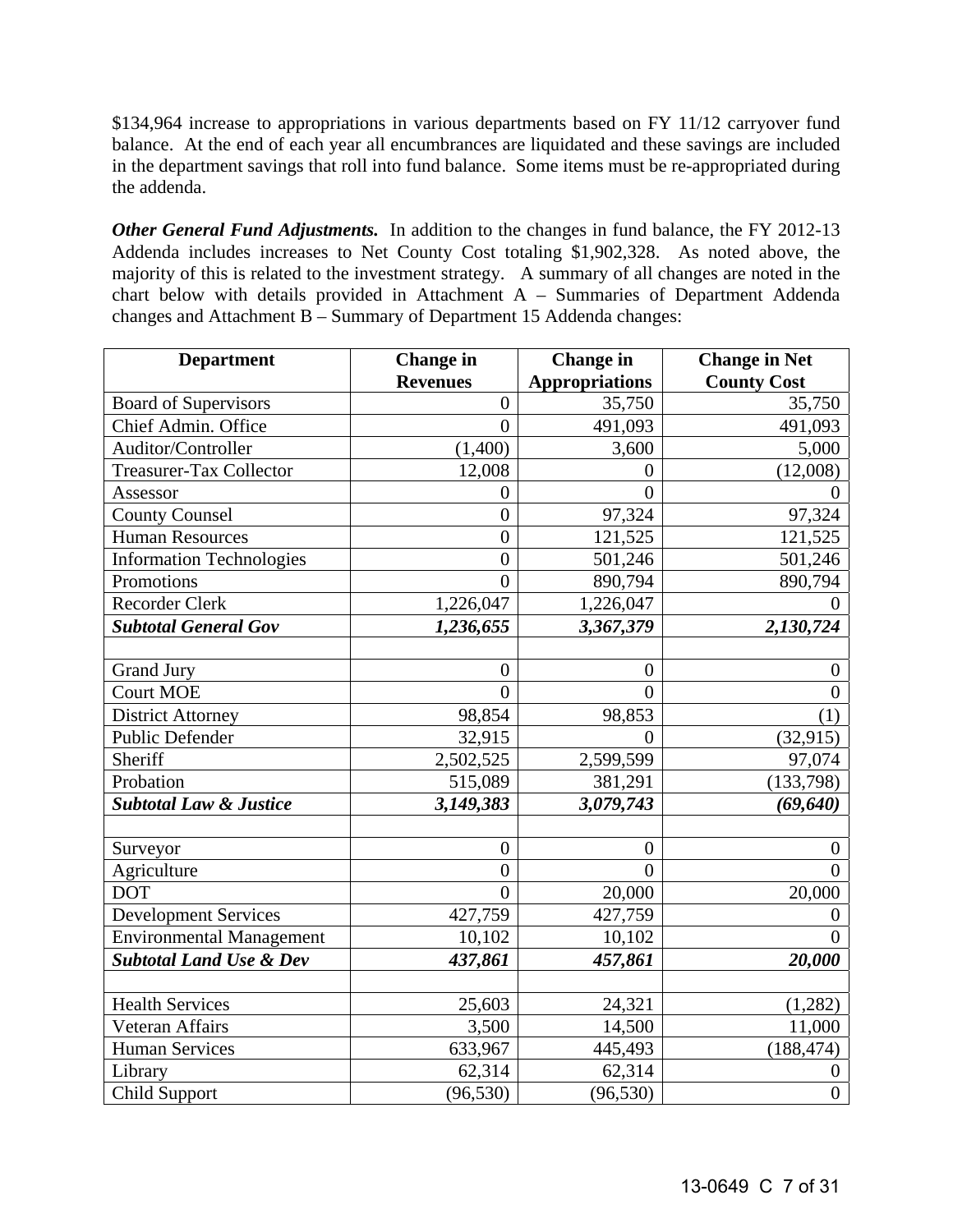| <b>Subtotal Health &amp; Human</b> | 628,854    | 450,098    | (178, 756)  |
|------------------------------------|------------|------------|-------------|
|                                    |            |            |             |
| <b>Total Departmental</b>          | 5,452,753  | 7,355,081  | 1,902,328   |
|                                    |            |            |             |
| <b>Department 15</b>               | 16,039,132 | 14,136,804 | (1,902,328) |
|                                    |            |            |             |
| <b>Total Increase to GF Budget</b> | 21,491,885 | 21,491,885 |             |

#### *Non General Fund Adjustments*

| <b>Department</b>                            | <b>Change in</b> | <b>Change in</b>      |  |
|----------------------------------------------|------------------|-----------------------|--|
|                                              | <b>Revenues</b>  | <b>Appropriations</b> |  |
| CAO - ACO Fund 13                            | 745,305          | 745,305               |  |
| Title III                                    | 307,557          | 307,557               |  |
| DOT – Fund Type 11 – Road Fund, CIP, Erosion | 20,967,788       | 20,967,788            |  |
| DOT – Fund 12 – Special Districts            | 3,971,552        | 3,971,552             |  |
| DOT - Fund 31 - Airport & SLT Transit        | (35, 413)        | (35, 413)             |  |
| DOT - Fund 32 - Fleet                        | (100,000)        | (100,000)             |  |
| Public Health - Fund 11                      | 6,463,918        | 6,463,918             |  |
| Public Health – Fund $12 - CSA's$            | 3,649,430        | 3,649,430             |  |
| Mental Health - Fund 11                      | 6,973,430        | 6,973,430             |  |
| Env. Mgmt - Fund $12 - CSA's$                | 7,072,719        | 7,072,719             |  |
| Human Services - Fund 11 Community Services  | 414,722          | 414,722               |  |
| Human Serv. - Fund 12 - IHSS & PHA           | 387,490          | 387,490               |  |
| <b>Fish and Game</b>                         | 6,200            | 6,200                 |  |
| <b>Risk Management</b>                       | (28, 737)        | (28, 737)             |  |
| Fund 20 – Countywide Special Revenue         | 38,800,092       | 38,800,092            |  |
| <b>Total – Other Changes</b>                 | 89,596,053       | 89,596,053            |  |

*Contingency/Reserves.* Our standard practice has been to keep 3% of adjusted general fund appropriations in Contingency. With the addenda budget the 3% Contingency totals \$5,630,000.

Reserves remain at 5% of adjusted General Fund appropriations or \$9,381,221. The addenda budget also includes a proposed amount of \$18,450,608 as Designations for Capital Projects.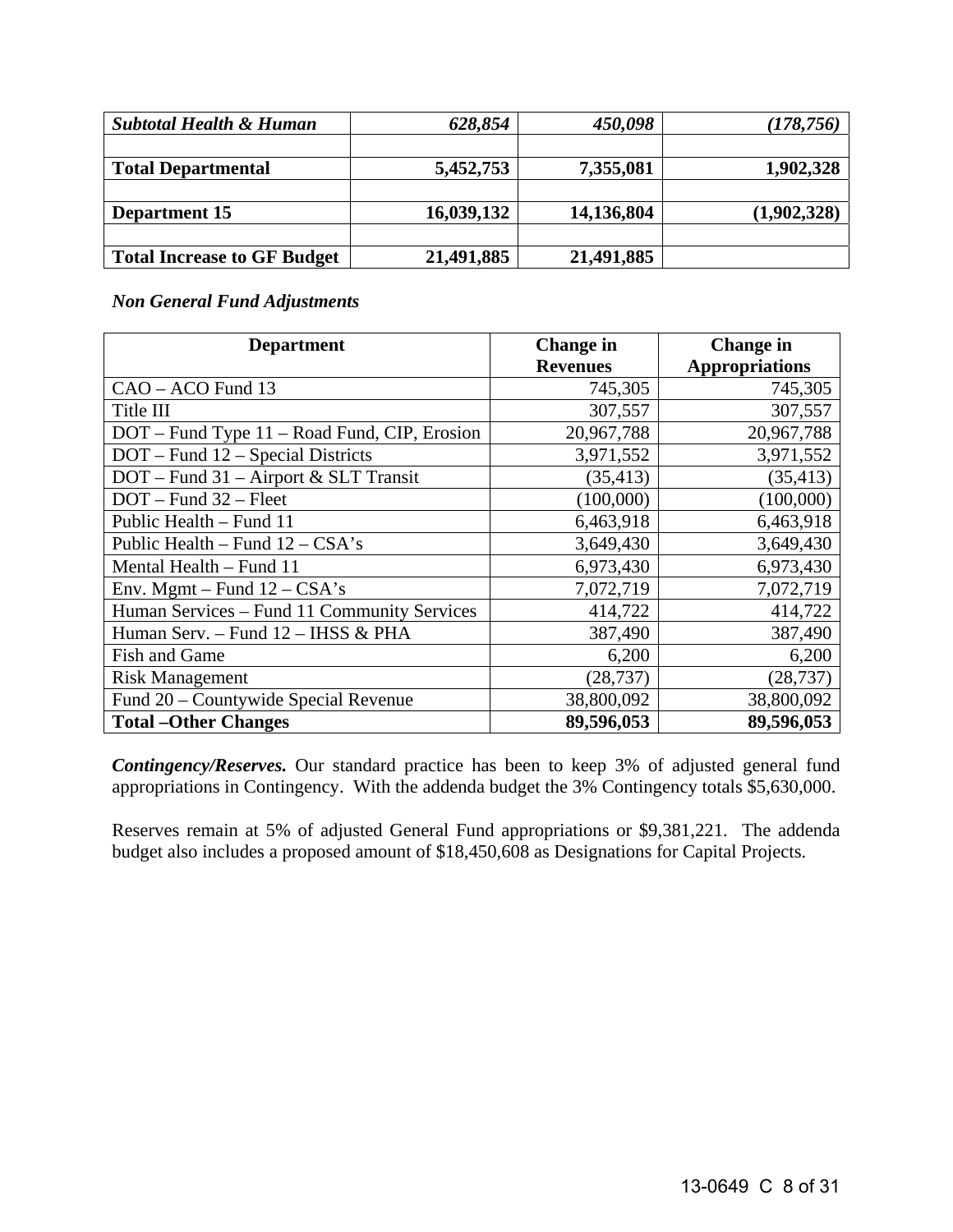*Changes in Personnel Allocations.* The following summary provides proposed changes to personnel allocations. The proposed deletions will not result in any reductions in force. Additional details are available in Attachment A.

| <b>Department</b>       | <b>Delete</b> | Add   | <b>Total</b> |
|-------------------------|---------------|-------|--------------|
|                         |               |       |              |
| CAO                     |               | 3.0   | 3.0          |
| IT                      | $-3.0$        | 4.0   | 1.0          |
| Probation               | $-2.0$        | 3.0   | 1.0          |
| Sheriff                 | $-4.0$        | 15.0  | 11.0         |
| Health & Human Services | $-1.0$        | 8.0   | 7.0          |
| Library                 |               | 6.15  | 6.15         |
| <b>Totals</b>           | $-10.0$       | 39.15 | 29.15        |

*Five year projections.* Attachment B includes the revised 5 year forecast. The forecast includes updated addenda figures and uses most of the same assumptions as the forecast in the Recommended Budget (assumptions are noted at the bottom of the forecast). The one change in assumptions has to do with savings attributable to the investment strategy. The new forecast assumes \$3M of additional savings beginning in FY 2013-14, growing to \$5M in FY 2014-15, \$7M in FY 2015-16 and \$10M in FY 2016-17.

I thank each Department Head and staff, for their assistance in preparing the Budget Addenda for the Board's consideration. We look forward to assisting you as you complete your deliberations and adopt the FY 2012-13 budget.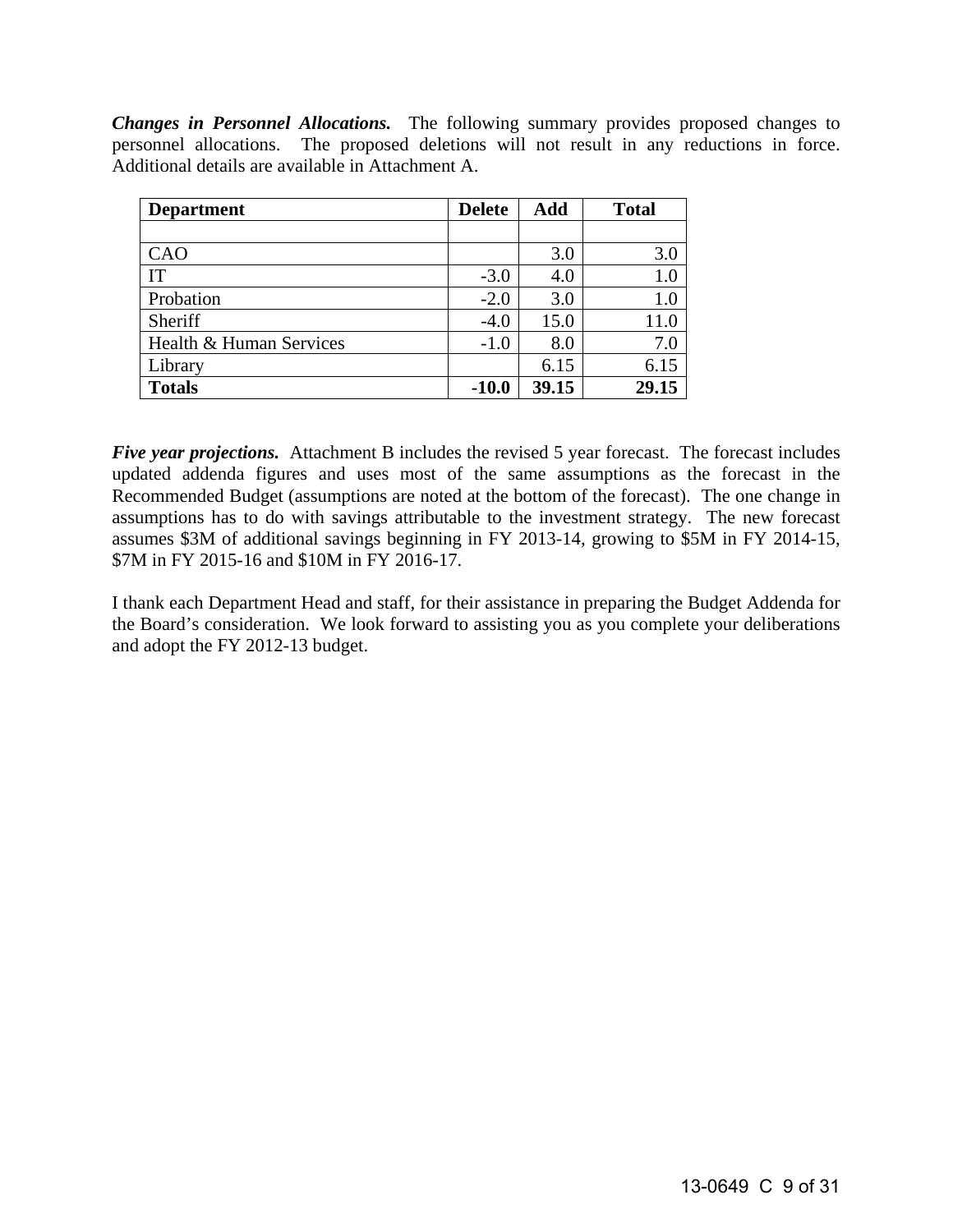#### **Attachment A: Summaries of Department Addenda Changes**

#### **General Government**

#### **Board of Supervisors** – Net County Cost increase of \$35,750

The addenda for the Board of Supervisors includes an increase in appropriations of \$35,750 resulting in an increase to Net County Cost of \$35,750. The increase in appropriations is related to printing charges for pamphlets for the Elder Protection Unit as well as increased appropriations for the Caregiver Permit program.

**Chief Administrative Office** – Net County Cost increase of \$491,093 (100% investment strategy)

The addenda for the Chief Administrative Office includes an increase in appropriations of \$491,093 resulting in an increase to Net County Cost of \$491,093. This increase is comprised of increased salaries and benefits of \$441,093 and increased professional services of \$50,000. These changes are all related to the investment strategy detailed below.

Department Accountability and Culture Investment

- Total annual investment \$272,587
- Changes to personnel allocation
	- o Add 1 FTE Department Analyst
	- o Add 0.5 FTE Administrative Technician
	- o Conceptual approval for the addition of a Public Information Analyst

The County does not have a defined public information program or centralized intergovernmental affairs function. As a result, many countywide issues that cross over departmental lines receive inconsistent or insufficient support. The unorganized deployment of resources and information causes inefficiency and confusion. As a result, Communications has been identified as a key investment. Strategic communication will be proactive and involve both internal and external audiences as well as other governmental agencies and nonprofit entities. The addenda includes the addition of one FTE Department Analyst, one-half FTE Administrative Technician and conceptual approval for one FTE Public Information Analyst to support countywide intergovernmental and public affairs work of the Chief Administrative Office. In addition, the budget includes \$50,000 for specialized public information services, equipment and advocacy.

Facilities Investment

- Total annual investment \$218,506
- Changes to personnel allocation
	- o Add 1 FTE Building Operations Supervisor
	- o Fund the vacant Facilities Project Manager

On July 31, 2012, the Board authorized the Department to go forward with a contract for a Facilities Audit. That contract is almost complete and will be coming to the Board for final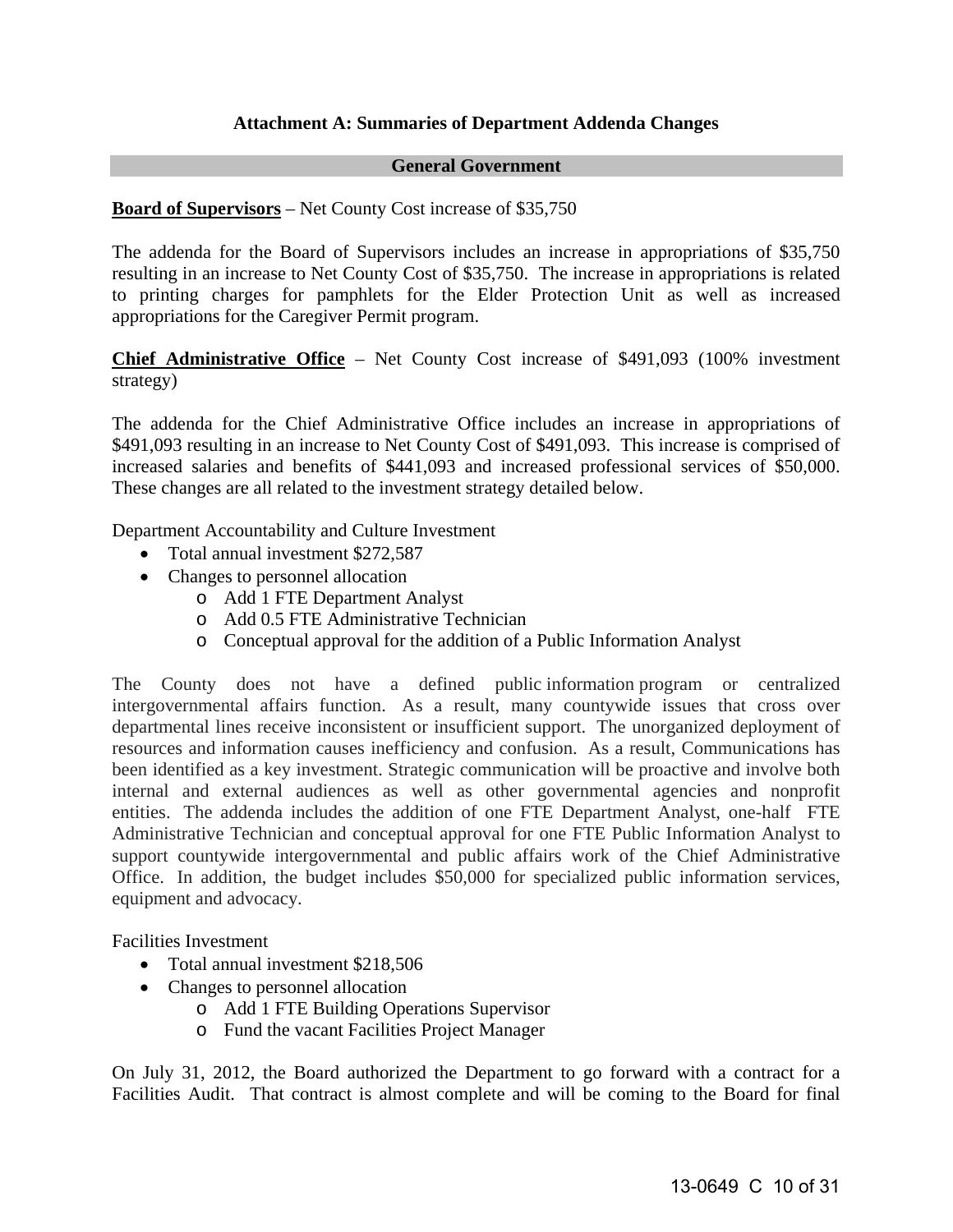approval in September. This audit will help shape the deferred maintenance plan for facilities. The Department is requesting the addition of one FTE Building Operations Supervisor to help manage the deferred maintenance plan as well as multiple projects already in progress. The Department is also requesting to fund the vacant Facilities Project Manager to provide assistance on the proposed facilities and parks project work plan (Attachment D). Finally, the addenda includes \$30,000 for extra-help staff to fill in when permanent staff are out sick or on an asneeded basis for large projects.

#### **Auditor-Controller** – Net County Cost increase of \$5,000

The addenda for the Auditor-Controller decreases revenues by \$1,400 and increases appropriations by \$3,600 resulting in an increase in Net County Cost of \$5,000. The decreased revenue is actually a shift in revenue from the Auditor-Controller to Development Services. This revenue was related to an administrative fee on development fees. However, the accounting for these fees is now handled by Development Services; therefore the administrative fee will remain in Development Services.

The remaining increase in appropriations of \$3,600 is offset with a use of fund balance from the Automation Special Revenue fund to pay for software and memory upgrades for several computers and a new printer.

#### **Treasurer-Tax Collector** – Net County Cost decrease of \$12,008

The addenda for the Treasurer-Tax Collector includes increased revenues from Hotel/Motel Occupancy taxes of \$12,008 resulting in a decrease to Net County Cost of \$12,008. The Hotel/Motel Occupancy tax budget is based on FY 11-12 actuals. These revenues came in slightly above budget in FY 11-12 resulting in an increased base-line budget for FY 12-13 for the Treasurer-Tax Collector of \$12,008.

#### Policy Issues

The Treasurer-Tax Collector requested an increase in the share of the Hotel/Motel Occupancy tax (also known as the Transit Occupancy Tax (TOT)) from 10% to 13%. The Chief Administrative Office is not recommending this change as the Board has provided prior direction to devote this tax to economic development.

The Department is also requesting the addition of a Fiscal Technician at an annualized cost of approximately \$60,000 related to the increased volume of Vacation Home Rental complaints. The Chief Administrative Office is not recommending the addition of this position at this time. The recommendation is to come back to the Board at a later date with a broader discussion on the Vacation Home Rental (VHR) complaints with ideas on improving this process and a review of the ordinance.

Finally, the Treasurer-Tax Collector is requesting an increase in software expenses of approximately \$20,000 for software to help track Hotel/Motel Occupancy taxes and business license fees. This software would provide a means to invoice non-compliant businesses and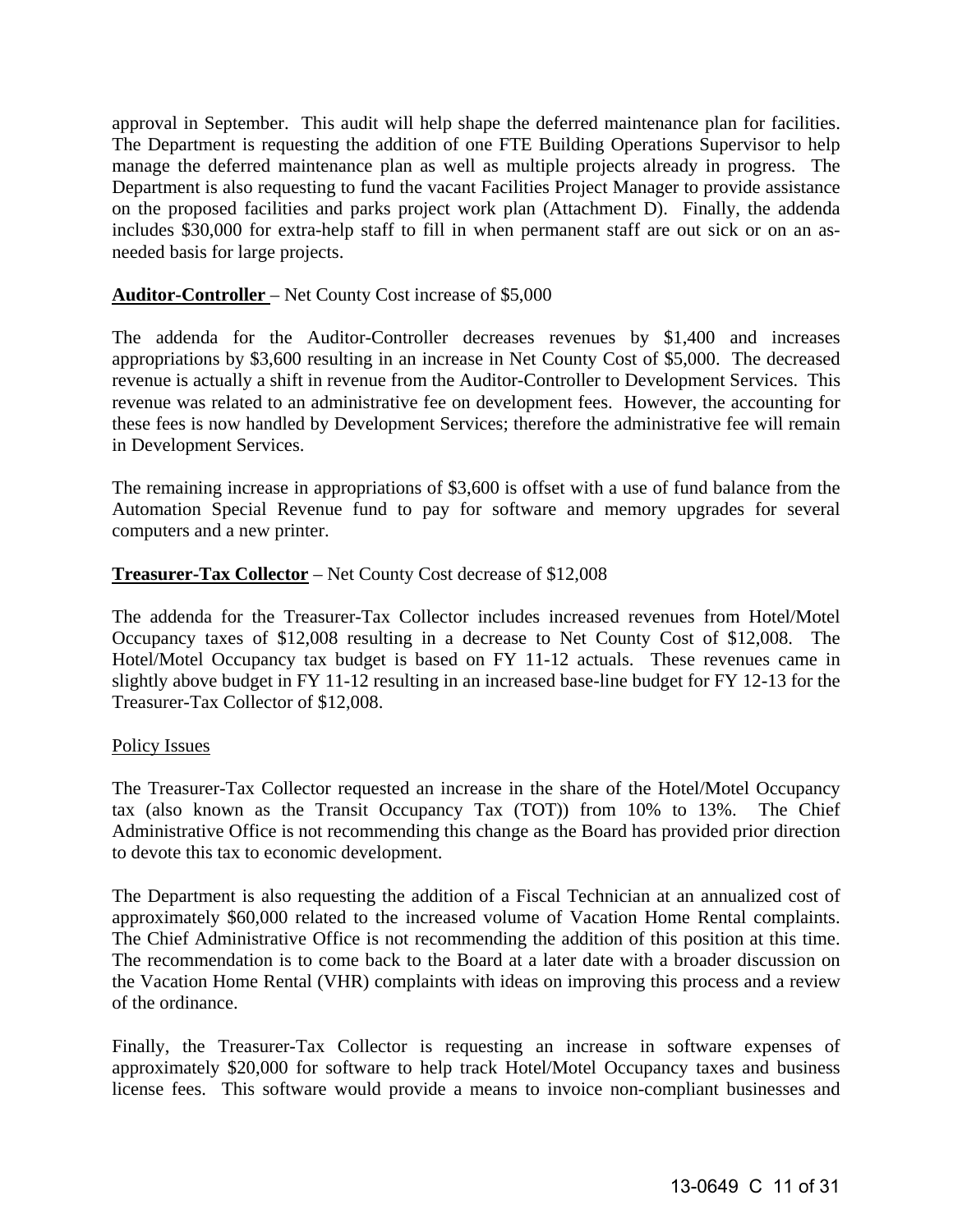provide reports of non-compliant businesses and well as pro-actively manage these revenue streams. The Chief Administrative Office is not recommending the addition of funds for this software purchase at this time. One of the core principals of our investment strategy is to spend conservatively, and invest wisely. There have not been any discussions with County IT regarding this potential software purchase. The Chief Administrative Office would like the Treasurer-Tax Collector to work with IT to analyze the business process required to see if an alternative can be created for the short term until the new financial system is implemented.

**Assessor** – No Changes

#### **County Counsel** – Net County Cost increase of \$97,324

The addenda for County Counsel includes increased appropriations of \$97,324 resulting in an increase to Net County Cost of \$97,324. On June 19, 2012, Legistar items 12-0651 and 12-0728, the Board approved an increase in salaries for County Counsel as well as an allocation change. These changes result in an annual increase in salaries and benefits of approximately \$97,324.

The Department is also requesting increased appropriations of \$77,587 related to a payout resulting from a retirement. The Chief Administrative Office is not recommending this increase at this time. The Department should recognize some salary savings due to the length of time it will take to recruit to backfill any vacancies as a result of the retirement. As we approach third quarter if the Department does not appear to have sufficient savings to cover the one-time payout expense the Chief Administrative Office will return to the Board and request a contingency transfer.

#### Policy Issue

County Counsel is requesting an additional increase of \$159,748 for the addition of one FTE Deputy County Counsel and one FTE Legal Secretary II related to an anticipated increase in workload related to Public Guardian. The Chief Administrative office is not recommending this change at this time and, instead, recommends this action for reconsideration in six months. First, the request is based on a projected workload vs. actual caseloads. While the first six months of this year has seen a dramatic increase in the number of Public Guardian cases, the increase in new cases has somewhat tapered off. Also, the Board approved a reorganization with the new positions of Senior Deputy County Counsel in June and that reorganization has not yet been implemented. With the pending retirement of the current County Counsel and the changes to the personnel allocation approved in June, it may be prudent to wait to assess the increased efficiencies and impacts of the reorganization.

**Human Resources** - Net County Cost increase of \$121,525 (100% investment strategy)

The addenda for Human Resources includes an increase in appropriations of \$121,525 resulting in an increase to Net County Cost of \$121,525. This increase is comprised of increased salaries and benefits of \$58,800 to retain the current Director for an additional six months and increased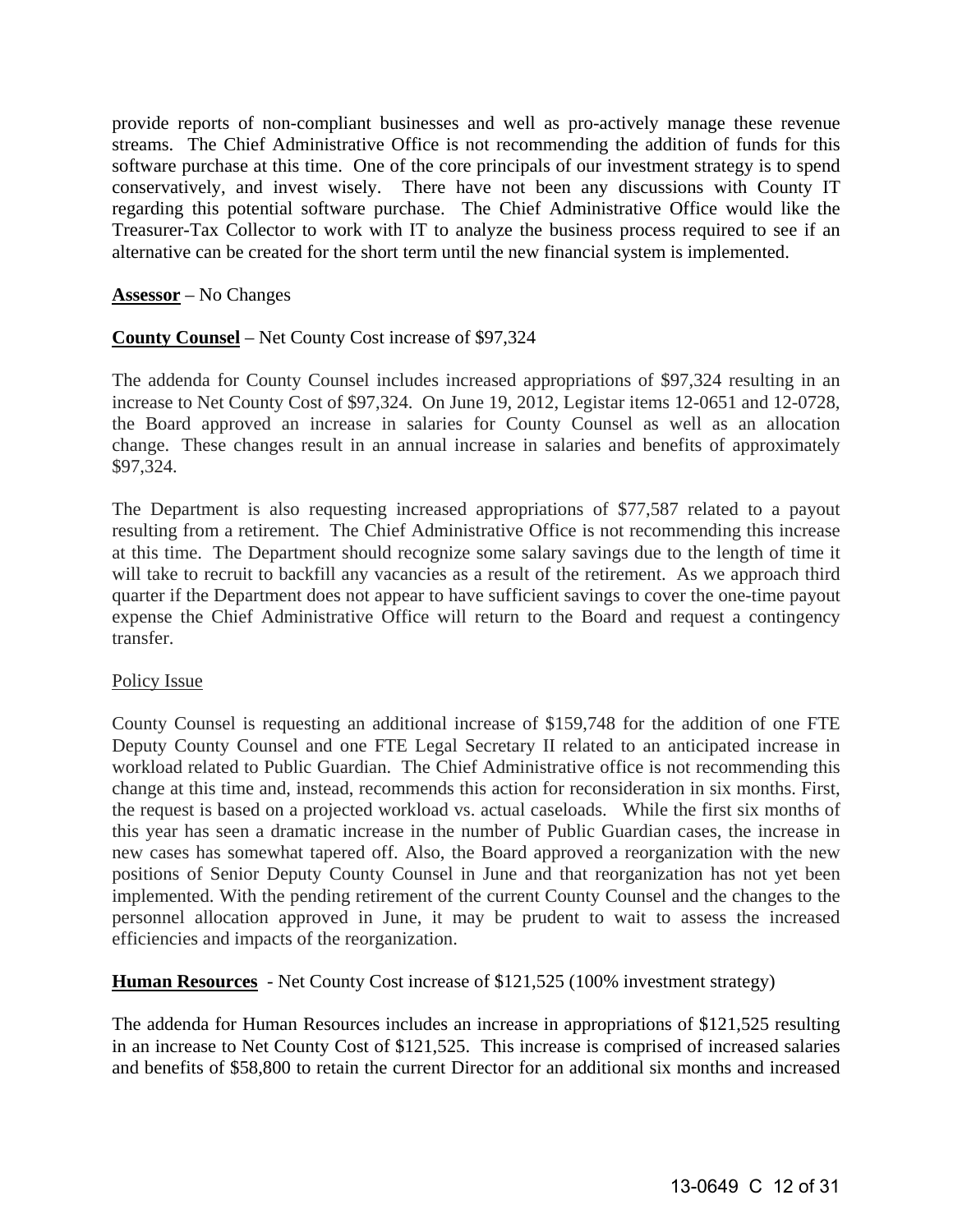professional services of \$62,725 for continued work on projects identified by the Human Resources Investment team.

**Risk Management** - No change to Net County Cost.

Revenues and appropriations are decreasing by \$28,737 and include minor corrections to individual line items based on FY 11/12 actuals. Appropriations of \$4,000 have been moved from minor computer equipment to fixed assets to allow for the planned purchase of laptop computers for the recently added Risk Manager and Loss Control Specialist positions.

**Information Technologies** – Net County Cost increase of \$501,246 (\$298,000 related to the Investment Strategy)

The Information Technologies addenda includes increased appropriations of \$501,246 resulting in an increase to Net County Cost of \$501,246. The increased appropriations can be separated into three categories.

Ongoing: The Recommended budget only included salaries and benefits for 50% of the IT Director's time. However, the Director is now devoted close to 100% to IT. Therefore salaries and benefits were increased \$96,093 to cover the increased time.

One-time: The addenda request includes \$12,600 for the re-budget of a fixed asset that was received too late to pay in FY 11-12 and was paid out of the FY 12-13 budget. Also included in the request is a one-time reimbursement to the Courts of \$94,553 for multiple years of erroneous phone charges.

Investment Strategy: The addenda request includes \$298,000 related to the investment strategy. The increase in appropriations includes the addition of one FTE Supervising IT Analyst at a cost of approximately \$90,000, ERP project stipends \$50,000, Enterprise SharePoint training \$20,000, Veramark Telecommunications Expense Management Solution \$51,000, and \$87,000 in fixed assets.

The addition of the FTE Supervising IT Analyst is related to the investment strategy. However, the Department has worked with the Chief Probation Officer and the allocation is being transferred from the Probation Department to IT resulting in a decrease to Probation's Net County Cost and an increase in IT's Net County Cost, but no overall increase to the General Fund. The ERP stipends are one time in nature and related to specific IT staff providing lead direction on the ERP project.

The Veramark software is an investment in a true telecommunications expense management solution. The system will consolidate what is currently a cumbersome, inefficient, manual process, prone to mistakes. This new system will enable the County to better manage our telecommunications costs, reduce billing processing time and provide better inventory control.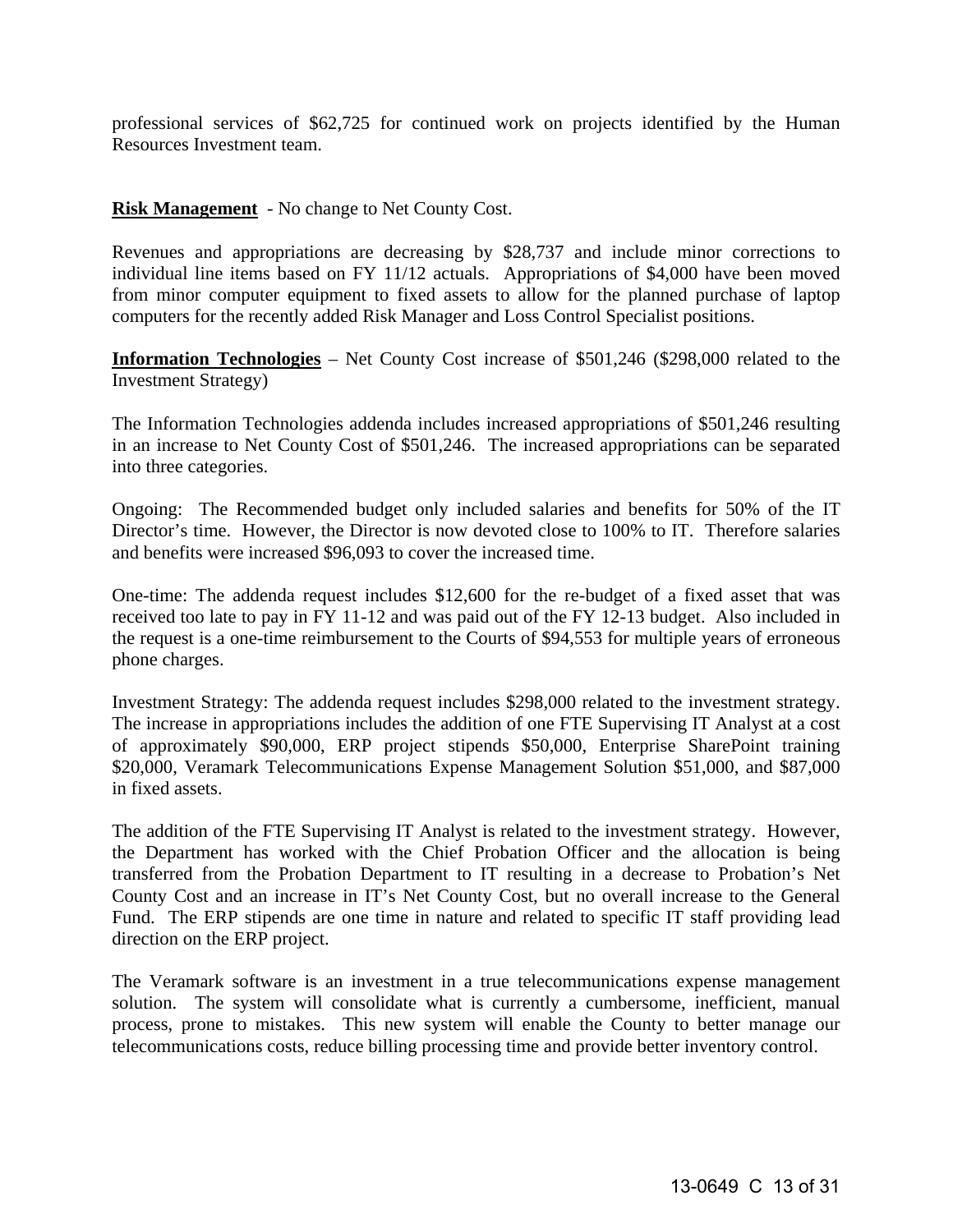The increase in fixed assets is for the purchase of a phone switch for Briw Road (approximately \$75K). Replacement of this switch will allow Child Support Services to maintain all of their existing phone numbers during their move. The new switch will reduce maintenance costs and allow for future expansion of Voice over IP. The addenda also includes \$12,000 for purchasing new computers to support the ERP implementation.

In addition to the Supervising IT Analyst the Department is requesting an add/delete of a vacant Reprographics Technician for a Sr. Office Assistant. With the consolidation of the new centralized fiscal unit the Department needs additional administrative support to assist with day to day office tasks currently being done by higher paid IT Analysts. The Department is also requesting to delete a vacant Network Administrator and add an IT Analyst I/II – Networking and delete a vacant IT Analyst I/II – Operating Systems and add an IT Analyst I/II – App/Web Dev/Support to better meet the current needs of the County.

**Economic Development (Promotions)** – Net County Cost increase of \$890,794 (100% investment strategy)

The addenda for Economic Development includes an increase in appropriations of \$890,794 resulting in an increase to Net County Cost of \$890,794. This increase is comprised primarily of increased salaries and benefits of \$193,761, increased professional services of \$103,786 and increased appropriations for special projects of \$485,000. These changes are related to the investment strategy detailed below.

Economic Development Investment

- Total new annual investment \$417,458
- Increase based on estimated vs. actual TOT revenues \$55,121
- Prior year carryover investment funds \$418,215
- Changes to personnel allocation
	- o Conceptual approval for the addition of a Business Relations Manager
	- o Add 0.5 FTE Administrative Technician

Funding for Economic Development is tied to the Transient Occupancy Tax (TOT). The Recommended Budget was based on an estimate of FY 11/12 taxes and did not include any carryover funding. The FY 11/12 taxes came in higher than anticipated and funding has been increased by \$55,121. Additionally, there are prior year carryover funds of \$418,215 for existing promotions contracts and unspent economic development funding that have been re-budgeted in FY 12/13.

As part of the County investment strategy, the Chief Administrative Office is recommending that additional TOT funds be directed to the Economic Development program. The addenda includes an additional \$417,458 in funding by increasing the percentage of TOT funds from 51% to 75%. This funding would be used to create a comprehensive Economic Development program to address a variety of issues and challenges related to business attraction and retention. At this time, the CAO is requesting conceptual approval for the increase in TOT funding and will return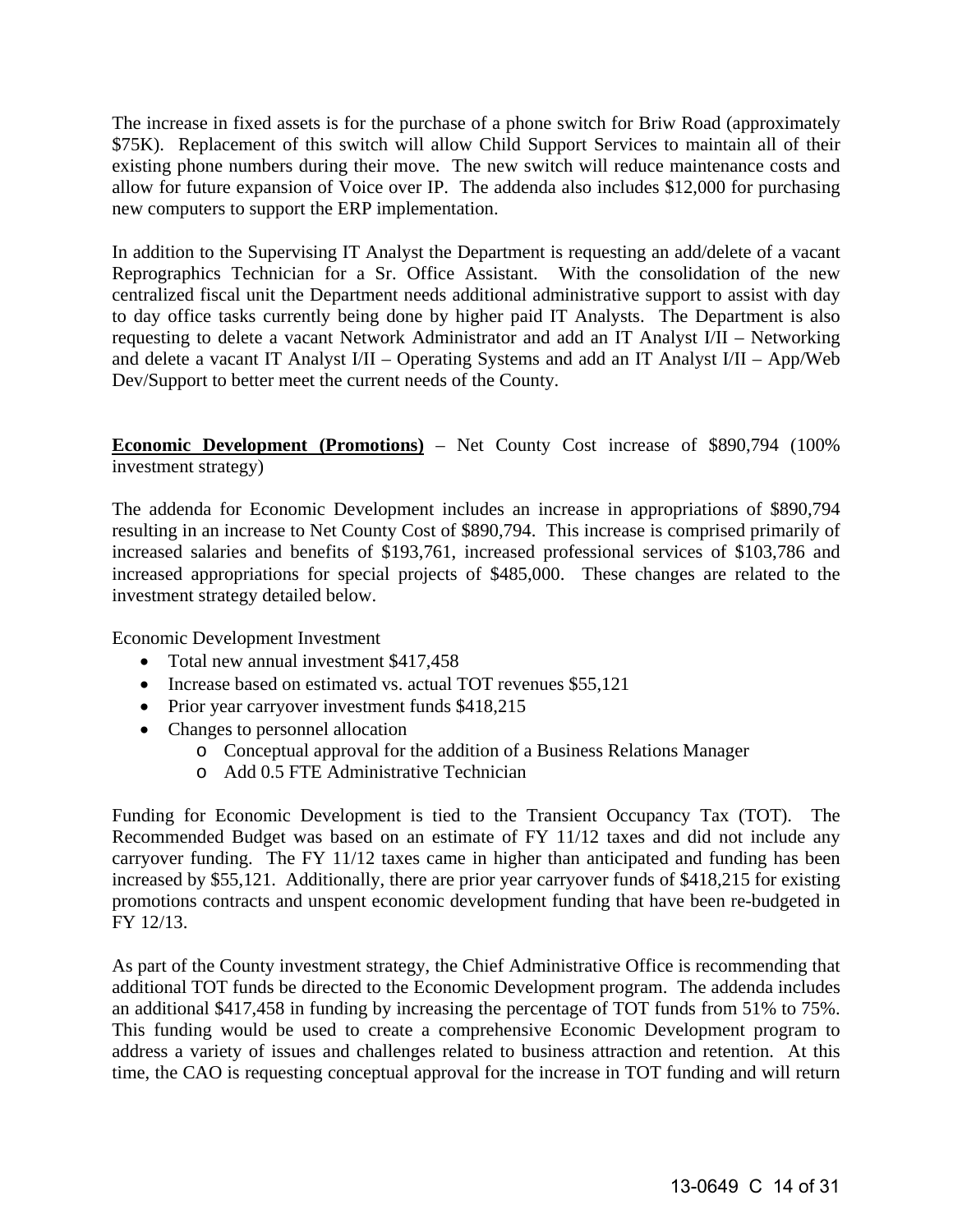to the Board with specific recommendations from the County's Economic Development investment team at a later date.

The chart below summarizes the recommended allocation of TOT funding for Economic Development in FY 12/13:

| <b>Total FY 11/12 TOT</b>                   | \$1,739,406 |
|---------------------------------------------|-------------|
| Multiplied by 51% per General Plan 10.1.6.4 | 51%         |
| Total funding available for FY 12/13        | \$887,097   |
|                                             |             |
| 75% for Promotions Contracts                | \$665,323   |
| 25% for Economic Development                | \$221,774   |
|                                             |             |
| <b>Carryover funding from FY 11/12</b>      |             |
| Promotions                                  | \$62,445    |
| <b>Economic Development</b>                 | \$355,770   |
|                                             |             |
| Increase TOT Funding from 51% to 75%        |             |
| Economic Development (investment strategy)  | \$417,458   |
|                                             |             |
| <b>Total Promotions</b>                     | \$727,768   |
| <b>Total Economic Development</b>           | \$995,002   |
| <b>Total Budget FY 12/13</b>                | \$1,722,770 |

Current promotions contracts are multi-year contracts with an automatic escalator that increases the base contract amount by the annual change in TOT funding. Contracts include American River Music Festival, El Dorado Chamber (Film), El Dorado Chamber (Visitor's Authority), El Dorado Hills Chamber of Commerce, El Dorado Arts Council and Lake Tahoe South Shore Chamber.

#### **Designated Contributions** – No change to Net County Cost

The addenda budget includes increased revenues and appropriations of \$307,557. There is no impact on Net County Cost. The increase in revenues is comprised of fund balance and FY 12/13 federal funding of \$158,853. The increase in appropriations consists of \$267,352 for Sheriff Search and Rescue and \$8,200 for the El Dorado County Fire Safe Council.

**Recorder Clerk / Elections** – No change to Net County Cost

The Elections addenda budget includes increased revenues and appropriations of \$1,226,047. On October 31, 2011, the Elections Department was awarded an Electronic Absentee System for Elections (EASE) grant from the Federal Voting Assistance Program (FVAP) on behalf of El Dorado County and a coalition of 12 other California counties. El Dorado County is the lead county of the coalition and responsible for paying all costs incurred by the coalition. Currently the Auditor-Controller is working with the Department to get Memorandum's of Understanding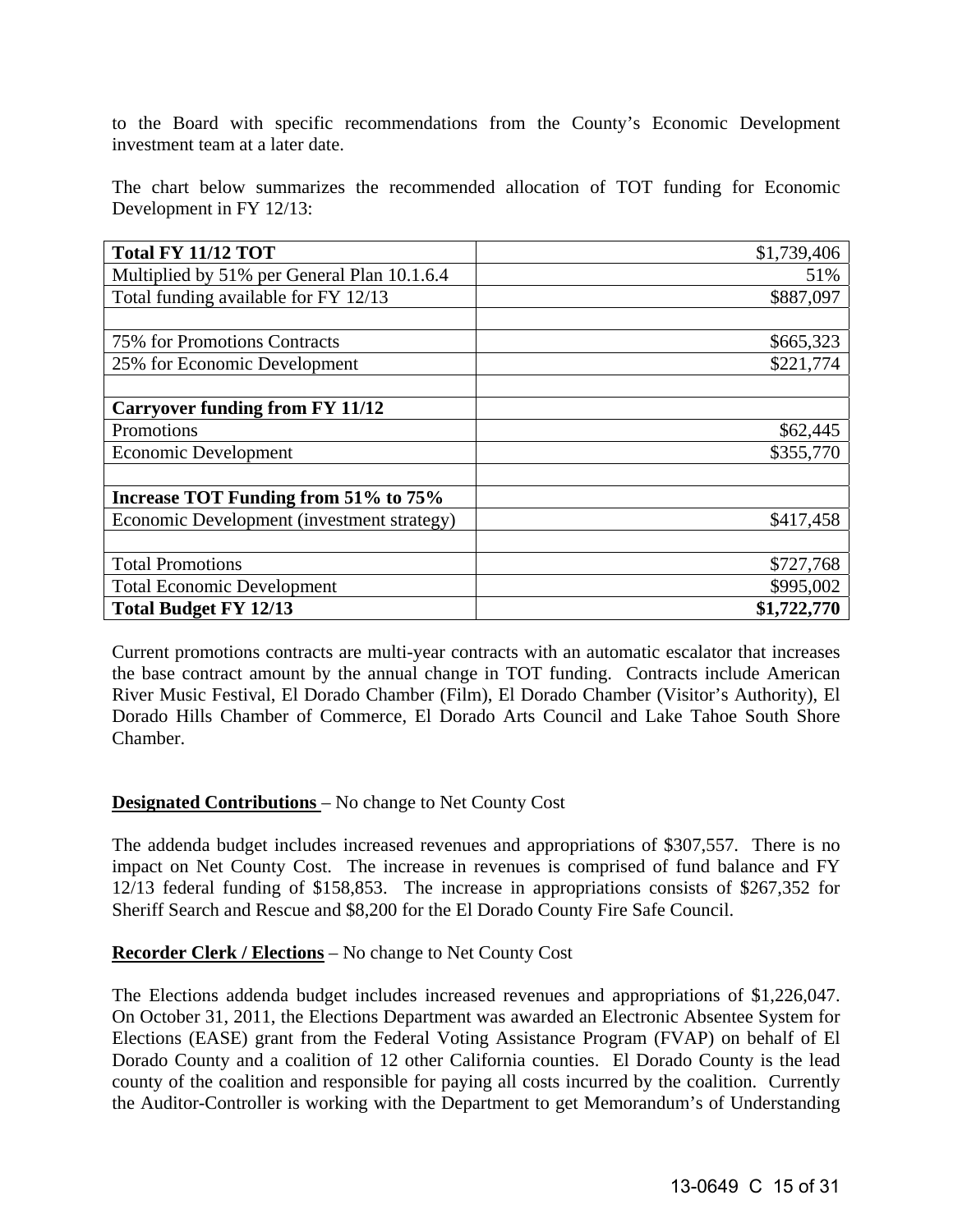(MOU's) with all 12 counties to ensure these counties are meeting the terms of the grant and to indemnify El Dorado County.

At the time the original agenda item was presented to the Board, the Department did not realize El Dorado County would be responsible for paying the expenses for all counties in the coalition. Therefore, funding was not included in the Recommended Budget. The addenda budget includes appropriations for one-time startup costs, annual fees through 2016 and costs for public outreach. The addenda also includes revenue from the grant which is received on a reimbursement basis. There is no impact to Net County Cost as all costs are reimbursed by the grant.

#### **Law & Justice**

**Grand Jury** – No changes

**Superior Court MOE** - No changes

**District Attorney -** No Net County Cost change

Total revenues and appropriations in the District Attorney's Office are increasing by approximately \$98,854 as a result of various increases and decreases in grant funding and the use of Special Revenue Funds, including the Worker's Compensation Fraud grant, the Automobile Insurance Fraud grant and the Indian Gaming grant.

**Public Defender** – Net County Cost decrease of \$32,915.

The Net County Cost reduction in the Public Defender's budget is a result of increasing Proposition 172 – Public Safety ½ Sales Tax revenue projections. Fiscal Year 10-11 and 11-12 year end actuals were higher than anticipated and as a result the projected revenue is being increased so that it is consistent with prior year actuals.

**Sheriff -** Net County Cost increase of \$97,074.

The Sheriff's Office is increasing revenue projections by \$2,502,525 and increasing appropriations by \$2,599,599, resulting in a Net County Cost increase of \$97,074.

Revenues are increasing primarily as a result of the following which have offsetting expenditures resulting in no change to Net County Cost:

- Additional funding totaling \$843,000 provided to the Sheriff's Office by the Community Corrections Partnership relative to AB109 – Community Corrections Partnership that was not included in the recommended budget.
- Additional grant revenues totaling \$461,411 from new grants as well as carry over amounts of prior year Homeland Security Grant funds.
- Revenue from the State totaling \$532,330 to offset the costs of methamphetamine investigations.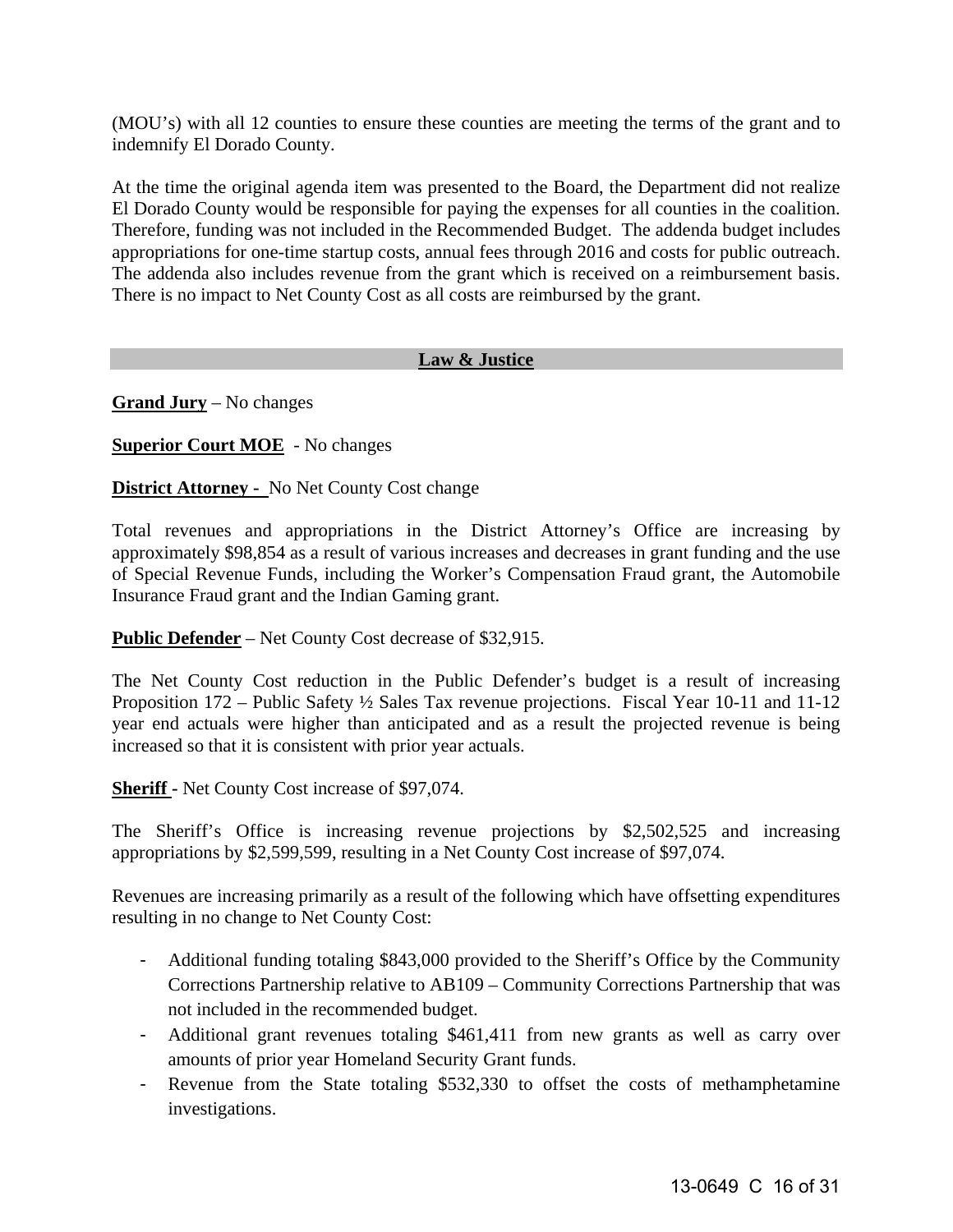- Revenue generated as a result of housing inmates from Alpine County totaling \$55,000.
- The use of Asset Forfeiture Funds to purchase various unmet equipment needs totaling \$94,375.

In addition, the Sheriff's Office addenda budget includes the following additional revenue totaling \$506,392:

- Increases in Proposition 172 Public Safety ½ cent Sales Tax Revenue totaling \$239,040 so that the budgeted revenue is consistent with prior year actuals.
- Title III revenue totaling \$267,352 to offset the costs of search and rescue services that was approved by the Board of Supervisors on August 21, 2012. This was unanticipated revenue that was allocated to the Sheriff's Office in FY 12-13 that will fund most, if not all search and rescue operations. At this time the Chief Administrative Office does not anticipate receiving additional revenues for this purpose in future fiscal years. As a result, in FY 13-14 search and rescue operations will revert to being funded from the general fund.

The Sheriff's Office is requesting to re-budget approximately \$603,000 in appropriations from FY 11-12 for various reasons, including purchasing radio and communications equipment to comply with Federal Communications Commission (FCC) requirements, building maintenance projects that were not completed prior to June 30, 2012, and various encumbrances that could not be paid as a result of services not being completed or goods not being received prior to the end of the fiscal year.

The Sheriff's Office is also recommending the following position allocation changes to more effectively provide services in a cost effective manner, all of which are being completed within the Net County Cost target established by the Chief Administrative Office.

- Add 8 Correctional Officer FTEs which are funded with AB109 Community Corrections Partnership funds.
- Add 1 Deputy Sheriff FTE that will be assigned to investigate elder abuse.
- Add 1 Deputy Sheriff FTE that will be given special assignments identified by the Sheriff.
- Add 4 Sheriff Technician FTEs that will be assigned to the jails and result in a reduction in Correctional Officer overtime.
- Delete 1 Vacant Community Services Officer FTE.
- Delete 1 Vacant Public Safety Dispatcher I/II FTE.
- Delete 1 Vacant Sheriff's Sergeant FTE.
- Add 1 Senior Department Analyst FTE and delete 1 Administrative Services Officer (ASO) FTE in the Fiscal Division which is the appropriate classification for the duties of this position. At this time the ASO is filled; however, the incumbent is retiring in October 2012. Based on the duties of this position, the Senior Department Analyst is a more appropriate classification.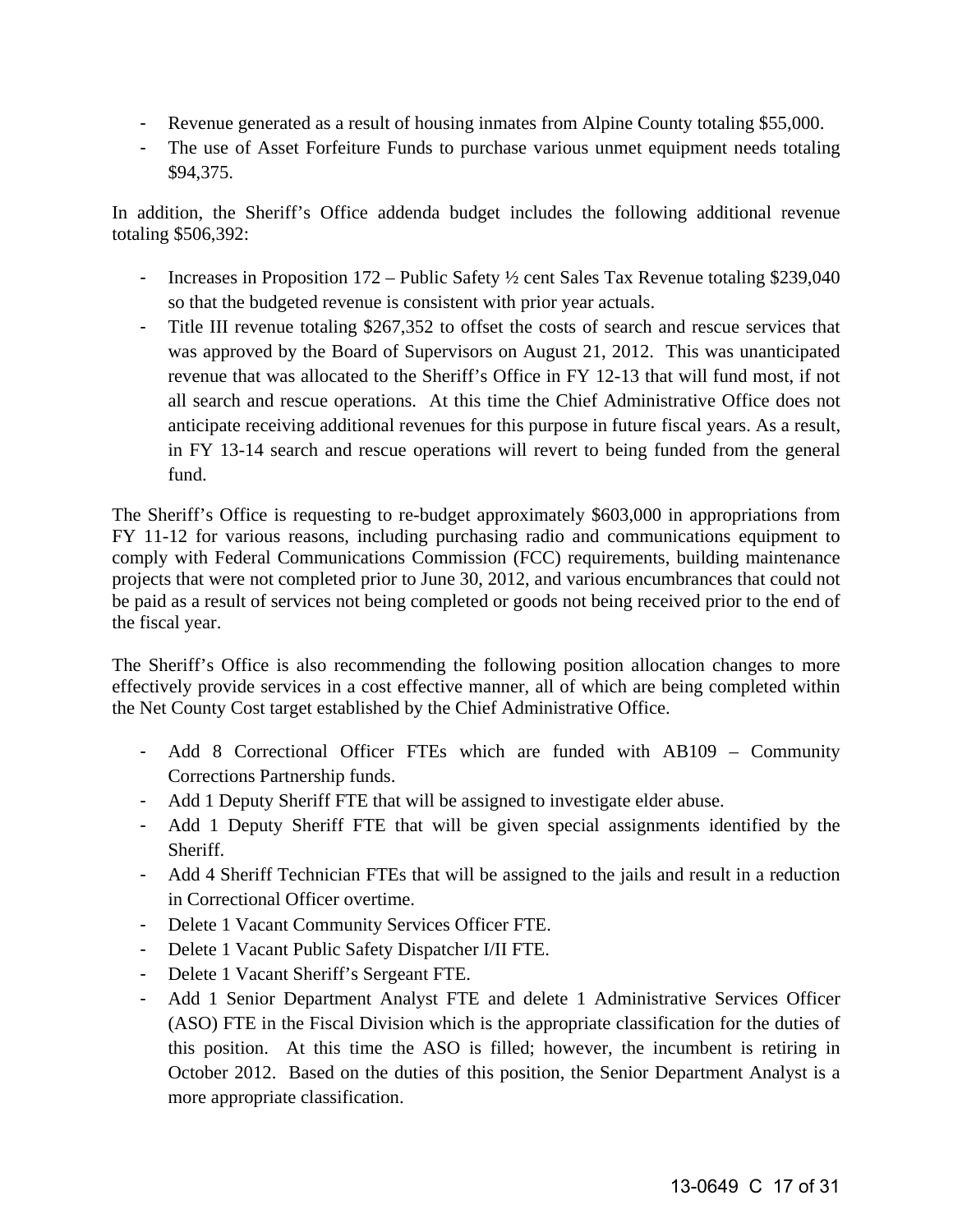#### **Probation** - Net County Cost decrease of \$133,798.

The Probation Department is increasing revenue projections by \$515,089 and increasing appropriations by \$381,291, resulting in a reduction to Net County Cost of \$133,798.

The Probation Department is making a number of revenue and appropriation adjustments, the majority of which are to ensure the ongoing business needs are met and result in no changes to Net County Cost. The primary reason for the reduction in Net County Cost is a result of increasing Proposition 172 – Public Safety ½ Cent Sales Tax revenue projections by \$63,801 so that budgeted revenues are consistent with prior year actuals, and transferring a vacant Supervising Information Technology Analyst position to the Information Technology Department, resulting in a savings to the Probation Department in the amount of \$89,261, and a corresponding increase to the Information Technology Department. These savings are partially offset as a result of the Probation Department's request to re-budget \$19,264 in FY 11-12 encumbrances.

Included in the Probation Department's Fiscal Year 12-13 addenda request are the following position allocation changes:

- Delete 1 Vacant Supervising Information Technology Analyst FTE that is being transferred to the Information Technology Department.
- Delete 1 Information Technology Department Coordinator FTE.
- Add 1 Senior Information Technology Department Coordinator FTEn
- Add 1 Supervising Deputy Probation Officer FTE funded with AB109 Community Corrections Partnership funds.
- Add 1 Deputy Probation Officer FTE funded with AB109 Community Corrections Partnership funds.

### **Land Use and Development Services**

#### **Surveyor** – No changes

**Agriculture** – No net changes. Minor appropriation adjustments have been made for corrections to individual line items that result in no net change to appropriations.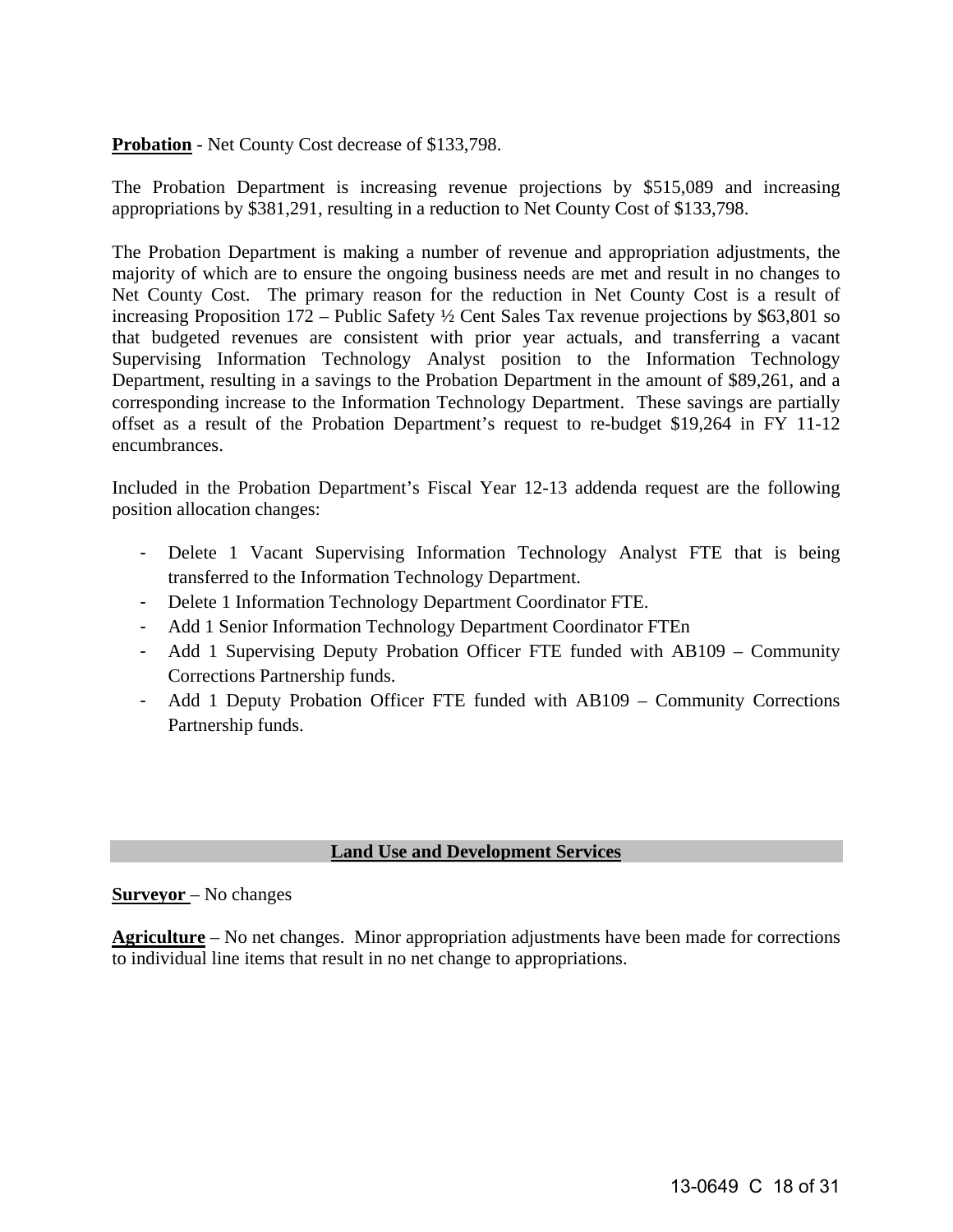**Department of Transportation** – Net County Cost/General Fund Contribution increase of \$23,500

Fund Type 10 – County Engineer

Appropriations have increased \$20,000 resulting in an increase in Net County Cost for the County Engineer. The Board recently authorized County Counsel to contract for legal services to appeal the Lahontan permit related to NPDES in South Lake Tahoe. These services were not included in the Recommended Budget.

#### Fund Type 11 – Road Fund, Capital Improvement Program, Erosion Control

Total revenues and appropriations increased by \$20,967,788.

Placerville Union Cemetery – No changes were made to the operating budget. Revenue from use of fund balance increased \$45,274 and is offset by an increase of \$20,000 in appropriations for contingency and \$25,274 in designation of fund balance for future year purposes.

Road District Tax – Use of fund balance increased \$1,661,224 and is offset by an increase in appropriations in operating transfers out to the Road Fund for operations. Specifically this funding will be used for the contribution to the City of Placerville for the Western Placerville interchange project if needed. This is matched by an increase of \$1,661,224 in Use of Fund Balance.

Erosion Control – This program is fully funded with State and Federal grants, and local mitigation funds. Revenue and appropriations increased \$232,669. Use of fund balance has increased \$92,515 and is offset by an increase in appropriation for contingency within the fund. Services and supplies increased \$182,669 primarily due to an increase in construction contracts to reflect changes in project schedules and costs. California Tahoe Conservancy (CTC) funding has been increased by \$125,000, US Forest Service funding has increased \$57,669 and State Safe Routes to School funding has increased \$50,000. An intrafund abatement (reverse expenditure) transferring RSTP funds has been decreased by \$50,000 as it was replaced by the increase in Safe Routes funding.

Road Fund – Revenues and appropriations have increased \$10.84 million. Revenue from use of fund balance increased \$8.08 million and is offset by an increase in appropriations to designations of fund balance for future year purposes. The General Fund contribution remains consistent with the Recommended Budget.

The Department is anticipating advancing \$2 million to the City of Placerville for roadwork to be completed on the Western Placerville interchange Phase 1A project. There is a deadline for the City to award the contract in order to secure financing for the project, and, if approved by the Board, the County will advance the funding needed for mobilization and initial construction costs and will be reimbursed by the City at the completion of the project using State funding.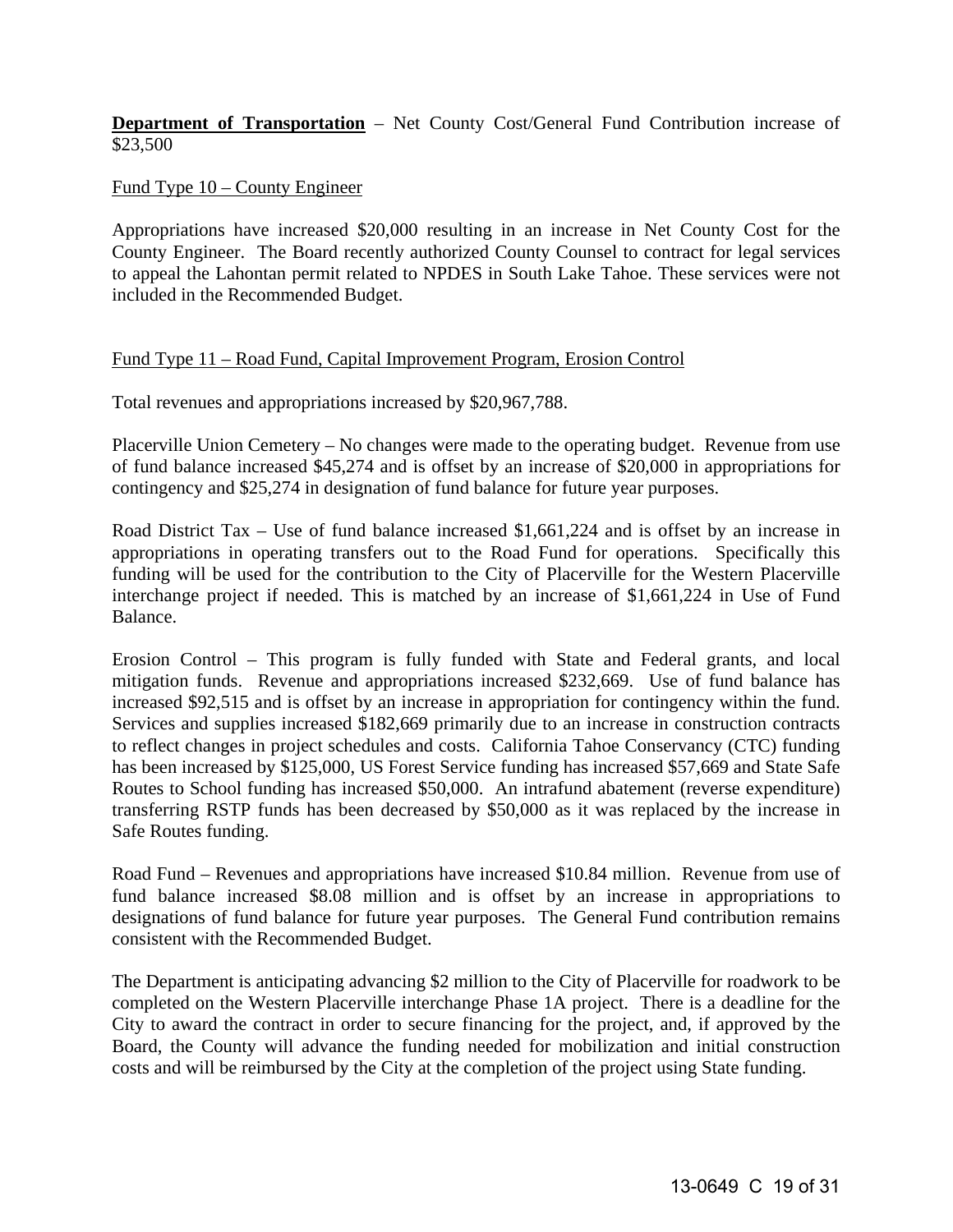In FY 11/12 the Department performed chip seal in South Lake Tahoe and anticipated that existing savings within the maintenance budget would be sufficient to fund that work. That work has continued into FY 12/13 and has required the use of funds originally budgeted for road plant mix for the maintenance program. In order to be able to perform routine road patching work during the remainder of the fiscal year, the Tahoe road plant mix budget is increasing by \$380,000.

Fixed Assets - A dump/stake bed truck for the Department's Maintenance Division that was originally budgeted in the FY 11/12 was ordered, but not received by June 30, 2012. Funding of \$61,397 is re-budgeted to complete the purchase during FY 12/13.

Capital Improvement Program (CIP) – Revenues and appropriations for the CIP budget increased \$8.09 million to reflect changes in project schedules or changes in available Federal/State funding. Appropriations increased \$8.09 million and revenues increased \$7.02 million, with an increase of \$1.07 million in the use of fund balance.

The right of way account for acquisition increased \$4.02 million primarily related to the Silva Valley Parkway interchange project. This amount is a carryover from FY 11/12. Intrafund transfers for Road Fund staff charges increased \$534,773 to reflect the recovery of road fund administrative overhead costs for projects not funded by the County TIM fee program(s). Various professional services accounts have been adjusted for a net increase \$2.07 million. Designation of fund balance for future year purposes is increasing by \$1.37M.

#### Fund Type 12 – Board Governed Special Districts

Total revenues and appropriations have increased by \$3,971,552.

Revenues and appropriations have increased \$3,971,552 within Fund 12. This increase is a result of including all existing fund balance available in the current year budget. The Department does not anticipate spending these funds in FY 12/13 and has included offsetting amounts in appropriations for contingency and designations for future year purposes.

The change in use of fund balance is \$3,968,996 for a total of \$7,647,088. Other revenue adjustments include an increase of \$2,556 to reflect a General Fund contribution of \$3,500 for a detachment proceeding for Many Oaks Road Zone as well as minor changes in to intrafund abatements/interfund revenues. Appropriations are reduced by \$808,171 based on updated projected needs. Increases in revenues and decreases in operating expenditures are offset with offsetting increases in Designations of Fund Balance of \$4,460,944 and an increase in Appropriations for Contingencies of \$318,779.

#### Fund Type 13 – Accumulative Capital Outlay (ACO) Bond Debt Reserve

Revenues and appropriations have increased by \$1,183. In order to close this reserve account in FY 12/13, the Department is increasing the Use of Fund Balance by \$1,173, increasing interest revenue by \$10, and increasing the intrafund expenditures by \$1,183. The funds will be transferred to the ACO fund currently residing under the Chief Administrative Office.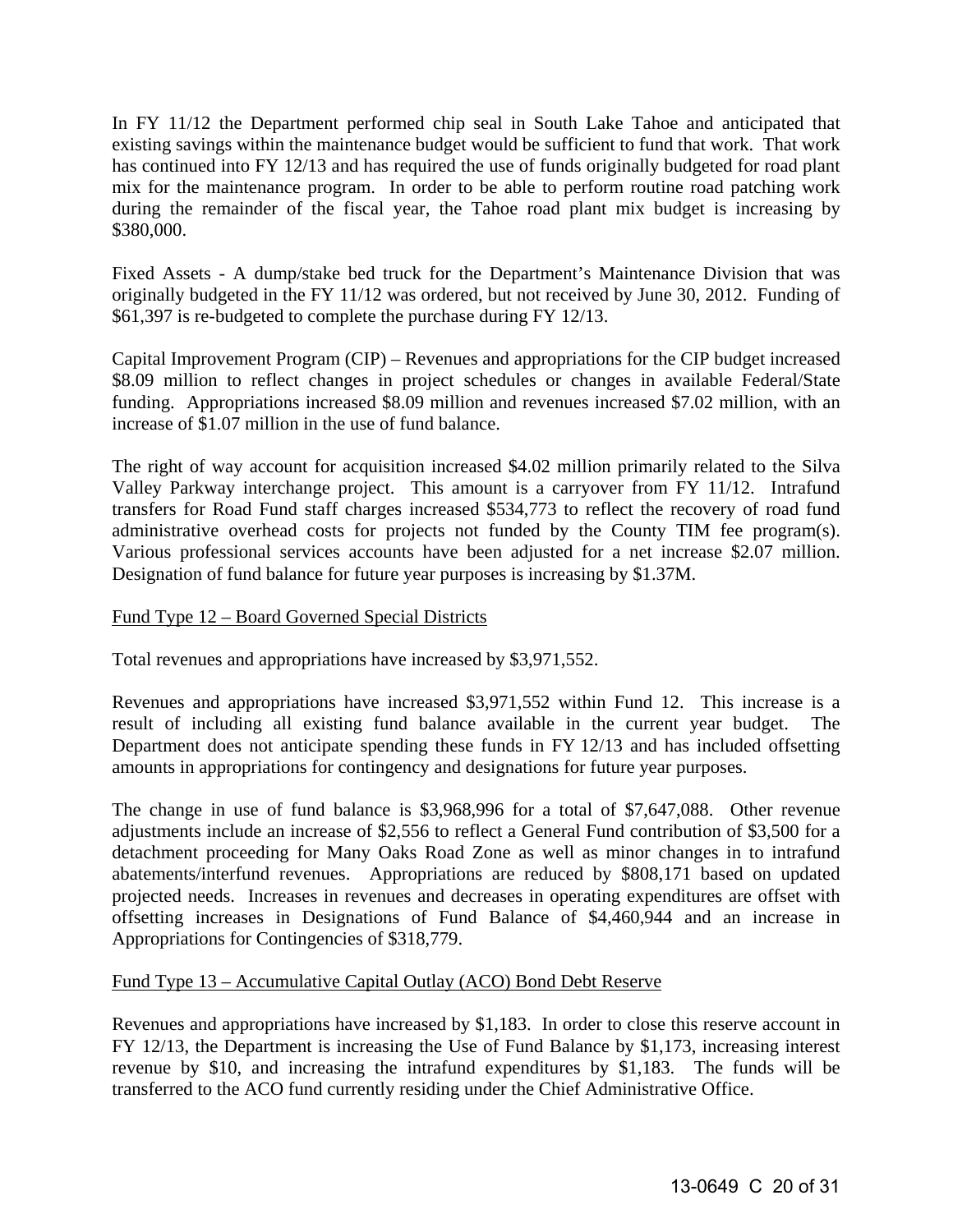#### Fund 31 – Airports, South Lake Tahoe Transit

Total revenues and appropriations have decreased \$35,413.

South Lake Tahoe Transit – Total revenues and appropriations have increased \$40,890. The South Lake Tahoe Transit budget was not included in the Recommended Budget as it was anticipated that the fund would be closed in FY 11/12. The fund will instead be closed in FY 12/13.

Airport – Overall appropriations have decreased \$76,303, revenue has decreased \$172,000 and use of fund balance has increased \$95,697 (to match the Depreciation for the Placerville Airport). There is no change to the General Fund contribution.

The Waterline & Hydrant AIP Project for the Placerville Airport was removed from the budget, resulting in a \$172,000 reduction in fixed asset appropriations, and a \$158,670 reduction in State and Federal grant revenue. Additionally, an operating transfer from the Accumulative Capital Outlay Fund which provided a local match to the grants was reduced by \$13,330.

Because the Placerville Airport's perimeter fence AIP Project is going to be completed this fiscal year, depreciation for this project was increased by \$94,000. Interfund transfer appropriations were increased by \$650 for charges from Fleet for repairs made to the Airport truck in addition to \$1,577 in lease-related charges from the Department's Office Engineer unit. Other minor changes to several cost-applied charges resulted in a reduction of \$530 in budgeted appropriations.

In the Placerville and Georgetown Airports' CIP Accounts (307132 & 307142), Fixed Assets: Capitalized Equipment has been reduced a total of (\$1,078,995) and Designations of Fund Balance have been increased \$1,078,995 in order to record the increase in net assets.

#### Fund 32 – Fleet

Total revenues and appropriations have been decreased \$100,000 in the fleet fund to due to a decrease in depreciation.

#### **Development Services** – No change to Net County Cost

Total revenues and appropriations have increased \$427,759 resulting in no change to Net County Cost. Revenue increases include the following:

- Projected increase of \$297,801 for building permits based on FY 11/12 actuals and current year actual and projected permit activity
- Re-budgeting \$114,958 for the continuing LSA contract and funding agreement related to the Dixon Ranch project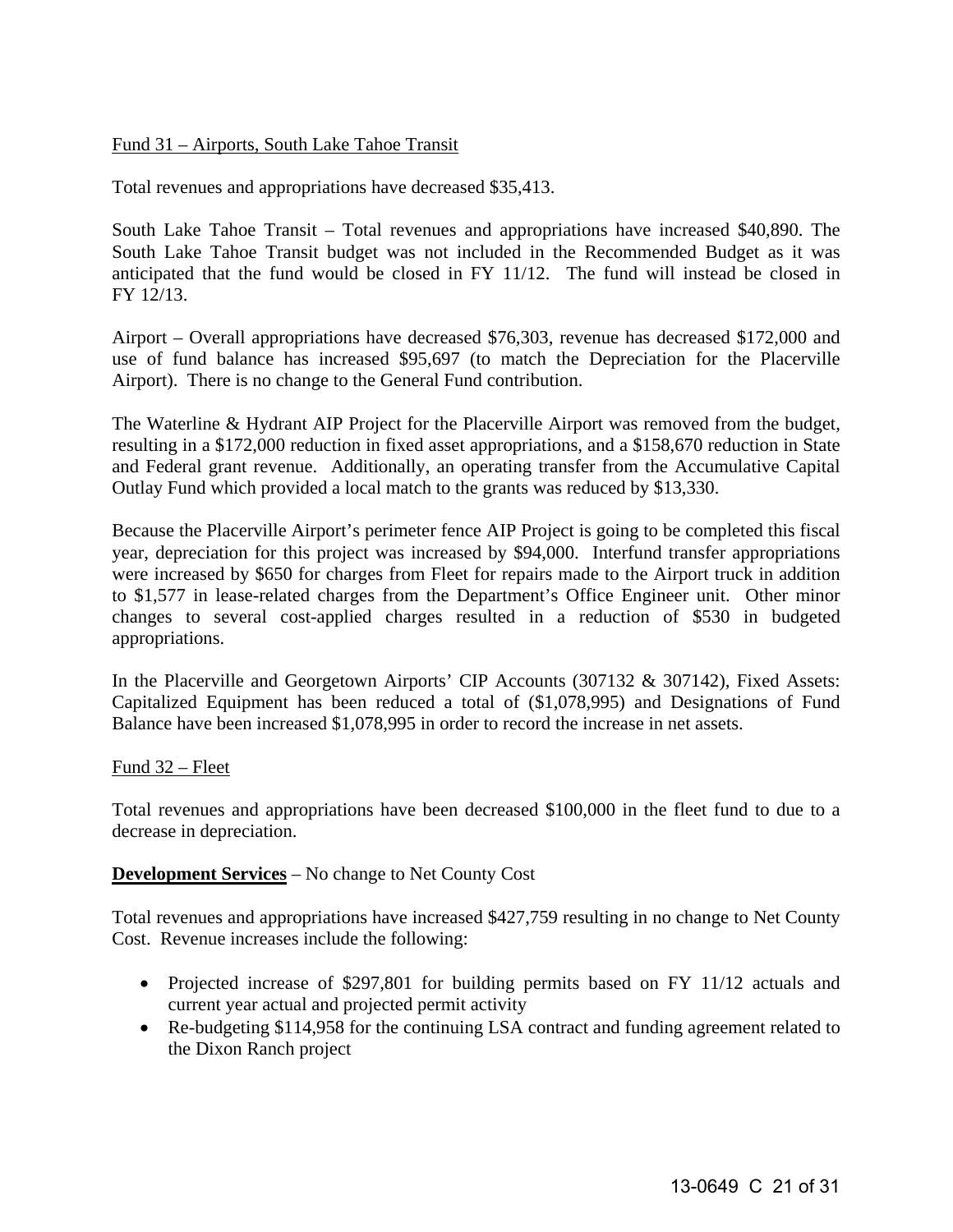- Increase of \$20,000 associated with an accounting change related to the 1% administrative charge for Development Impact Fees where the Auditor's Office has determined that splitting the fee between the two departments is no longer necessary
- Increase of \$20,000 in code enforcement revenues based on FY 11/12 actuals and current year projections
- Decrease of \$25,000 for grading permit revenues based on FY 11/12 actuals and current year projections

The Department is requesting additional staff to support the projected increase in building permit workload. While the Chief Administrative office supports the concept of these positions, the specific personnel allocation changes have not been included at this time. Funding for additional positions and associated costs is included in the addenda, however the CAO recommendation is to work with the Department and Human Resources to determine the appropriate number and classifications needed and return to the Board with specific position allocation recommendations within the next 30 to 60 days.

### **Environmental Management** – No change to Net County Cost

#### Fund Type 10 – General Fund

Total revenues and appropriations have increased \$10,102 related to increased realignment revenue based on FY 11/12 actuals.

#### Fund Type 12 – Board Governed Special Districts

Revenues and appropriations have increased \$7,072,719 within Fund 12. The increase is a result of including all existing fund balance available totaling \$9,501,192 in the current year budget. The Department does not anticipate spending all available fund balance in FY 12/13 and therefore offsetting amounts of \$2,121,814 in appropriations for contingency and \$4,950,905 in designations for future year purposes have also been included in the addenda.

#### Meyers Landfill Special Revenue Fund

On April 17, 2012, the Board approved a General Fund contingency transfer of \$6,313,156 to the Meyers Landfill special revenue fund. At the end of FY 11/12, \$3,518,920 was required to fund costs incurred in that year. A transfer of \$2,799,654 from the General Fund is included in the Department's addenda in order to complete the project obligations. It should be noted that the transfer amount includes \$5,418 for a FY 11/12 interest expense in the fund.

#### **Fish and Game –** No change to Net County Cost

The addenda for Fish and Game includes increased revenues and appropriations of \$6,200 due to an operating transfer in from the Sawmill Pond Special Revenue fund for expenditures in support of Sawmill Pond restocking.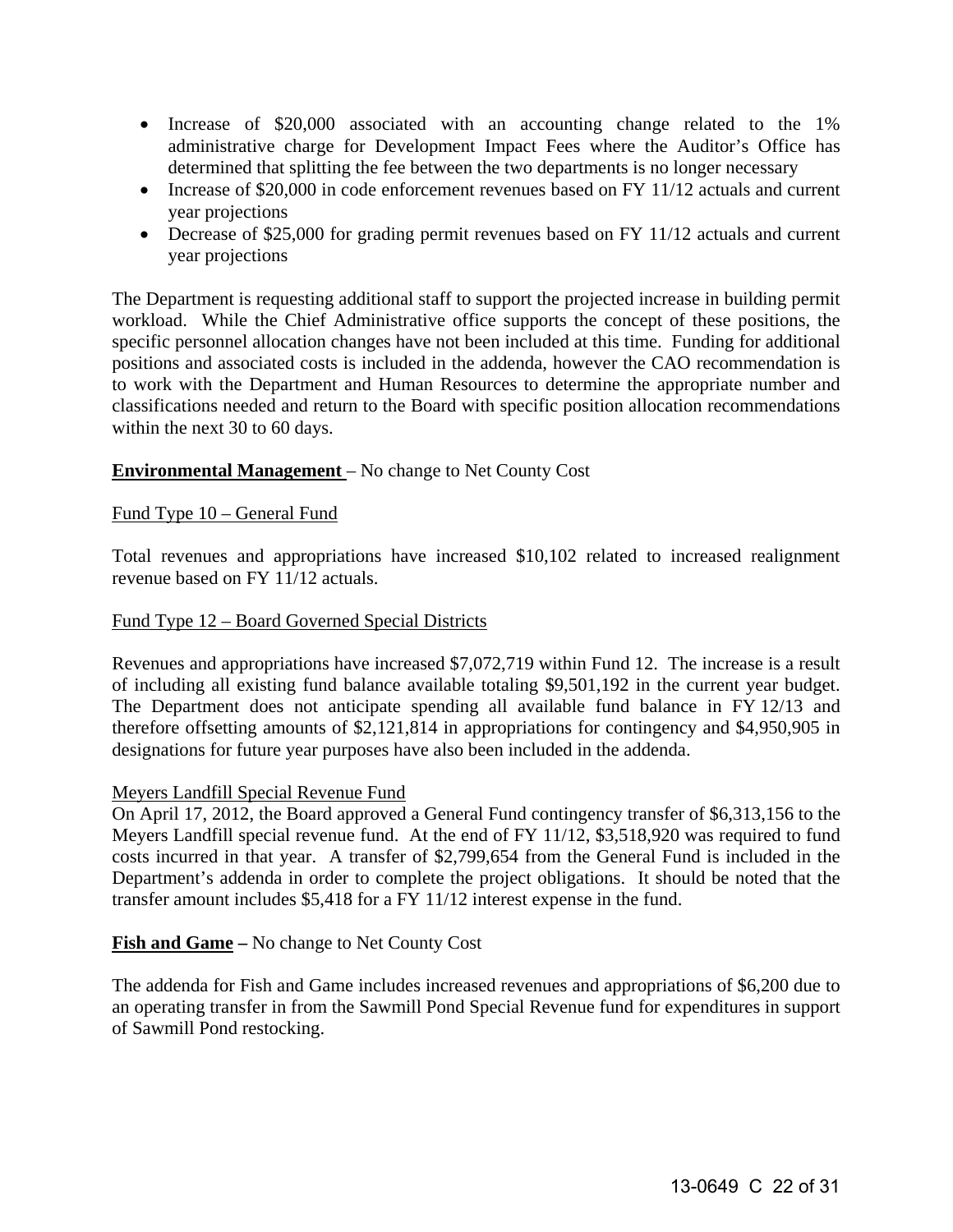## **Health and Human Services**

**Health Services - Public Health Division** - Net County Cost decrease of \$1,282/General Fund Contribution increase of \$129,737.

#### General Fund – Fund Type 10 (Animal Services) – Net County Cost decrease of \$1,282

The addenda request includes various adjustments in the revenue categories. Significant changes include increasing revenue received from other governmental agencies by \$43,515 as a result of a review of the workload in the cities of Placerville and South Lake Tahoe. In addition, revenue for services provided to the community is being increased by \$10,650 so that these revenues are consistent with FY 11/12 actuals.

After the adoption of a revised fee schedule for Animal Services, there has been a decrease in various sub-objects in licenses and fines. The anticipated decrease in FY 12/13 is approximately \$40,500 based on FY 11/12 actuals. The Chief Administrative Office and the Public Health Division will continue to monitor the revenue impact as it relates to the change in the fee schedule.

The Public Health Division is also making minor adjustments to a variety of expenditure categories resulting in an increase totaling \$24,321.

#### Public Health Programs – Fund Type 11 – General Fund Contribution increase of \$129,737

Total revenues and appropriations are increasing by \$6,463,918 primarily as a result of the following:

- In the recommended budget, Public Health did not include all fund balance as a source of revenue but only included the use of fund balance as required by the programs. In order to increase transparency, a decision was made to budget existing fund balance and offsetting appropriations totaling \$4,649,190 in the current fiscal year.
- Additional revenue and appropriations totaling \$831,308 relative to AB109 Community Corrections Partnership for Community Based Nursing, Jail and Alcohol Drug Programs.
- Additional revenue and appropriations totaling \$684,575 for Alcohol Drug Programs and an increase in 2011 Local Realignment.
- Lastly, there is a \$129,737 increase to the General Fund Contribution which is primarily the result of changing the employee classification for the EMS Medical Director from an Extra Help position to a permanent part time position with benefits.

Personnel Allocation Changes:

Add a .5 Public Health Nurse FTE that is funded with AB109 – Prison Realignment funds approved by the Community Corrections Partnership.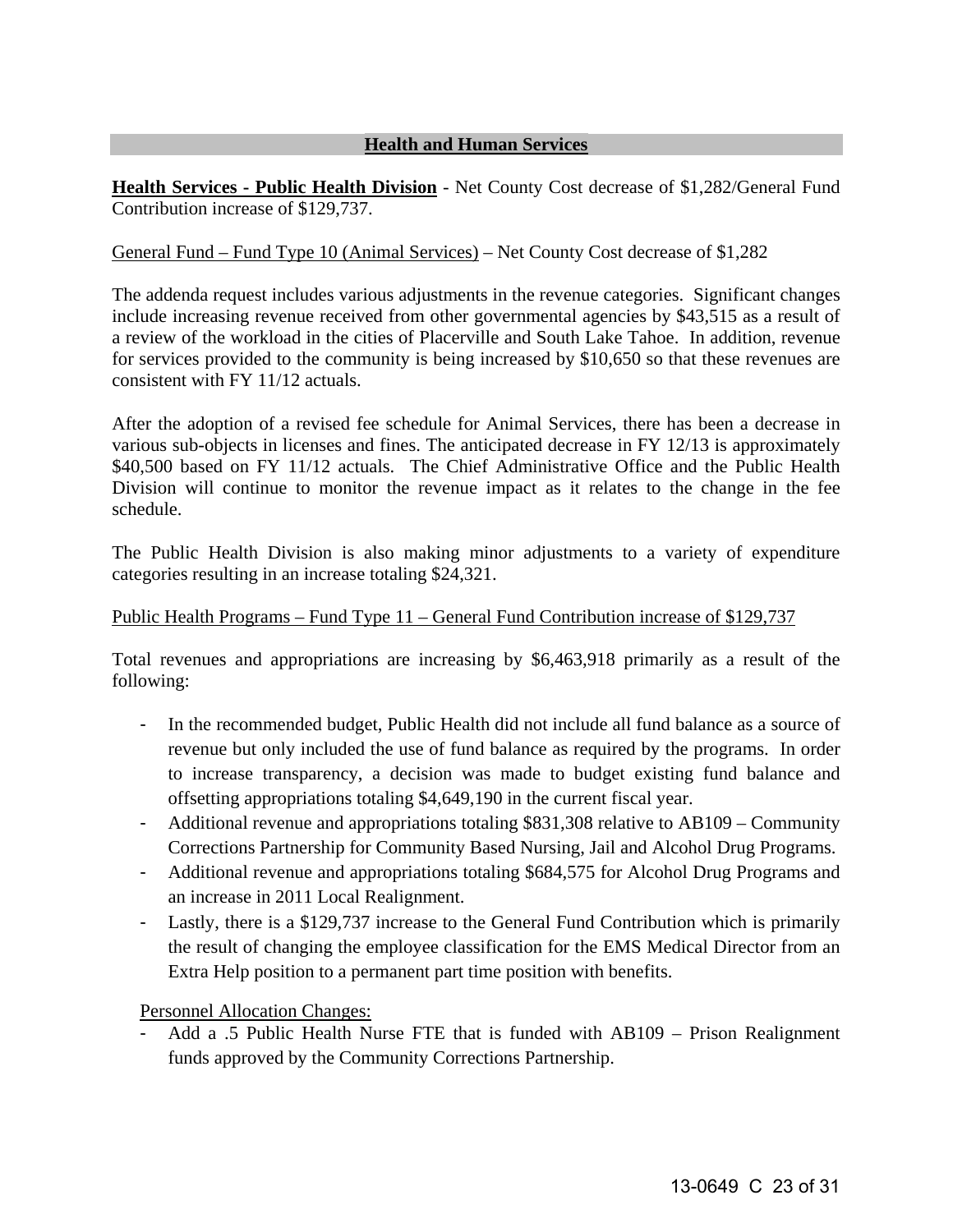#### Special Districts – Fund Type 12 (CSA3 and CSA 7)

Total revenues and appropriations have increased by \$3,649,430. The primary reason for this increase is a result of including existing fund balance totaling \$3,413,956 in the current year budget in order to increase transparency. In addition to other minor adjustments to various revenue streams, the Department is increasing the amount of Medicare revenue received for ambulance services, as well as increasing appropriations, by \$269,799 as a result of FY 11/12 payments being delayed and not received until FY 12/13.

#### **Health Services - Mental Health Division**

Total revenues and appropriations in the Mental Health Division are increasing by \$6,973,430. The primary reason for this increase is that Mental Health is now budgeting all of their existing fund balance and reserves totaling \$7,516,069. Previously, Mental Health only budgeted the amount of fund balance that they planned on spending in any given fiscal year.

Mental Health is also making adjustments to various federal revenue streams resulting in a total reduction of \$659,639. Specifically, Mental Health is reducing Medi-Cal revenue by \$643,905, reducing revenue relative to Health Families by \$35,631 with a small increase in other federal revenues totaling \$19,897. Mental Health is making corresponding appropriation adjustments to offset these revenue changes, resulting in no impact to the General Fund Contribution.

In addition, Mental Health is requesting to add the following positions to their FY 12/13 position allocation:

- 1 Mental Health Clinician FTE that is funded entirely with AB109 Community Corrections Partnership funds.
- 1.5 Cook II FTEs and .5 Psychiatric Technician I/II FTE for the Psychiatric Health Facility in order to meet program requirements identified by the State. All costs are funded with realignment funds resulting in no changes to the General Fund Contribution.
- .5 Mental Health Aide FTE in South Lake Tahoe to assist in the Wellness Center.
- Delete 1 Mental Health Clinical Nurse FTE and add 1 Supervising Public Health Nurse FTE to be consistent with the duties performed. Both positions are compensated the same amount, resulting in no impact to the General Fund Contribution.

**Human Services –** Net County Cost decrease of \$188,474.

Human Services – Fund Type 10 (Social Services and Public Guardian) – Net County Cost decrease of \$188,474.

The addenda for the Department's Social Services programs and the Public Guardian reflect an increase in revenues totaling \$633,967 and an increase in appropriations totaling \$445,493. The revenue changes are primarily related to projected increases in 1991 and 2011 Realignment revenue sources and an increase in AB109 – Community Corrections Partnership funding.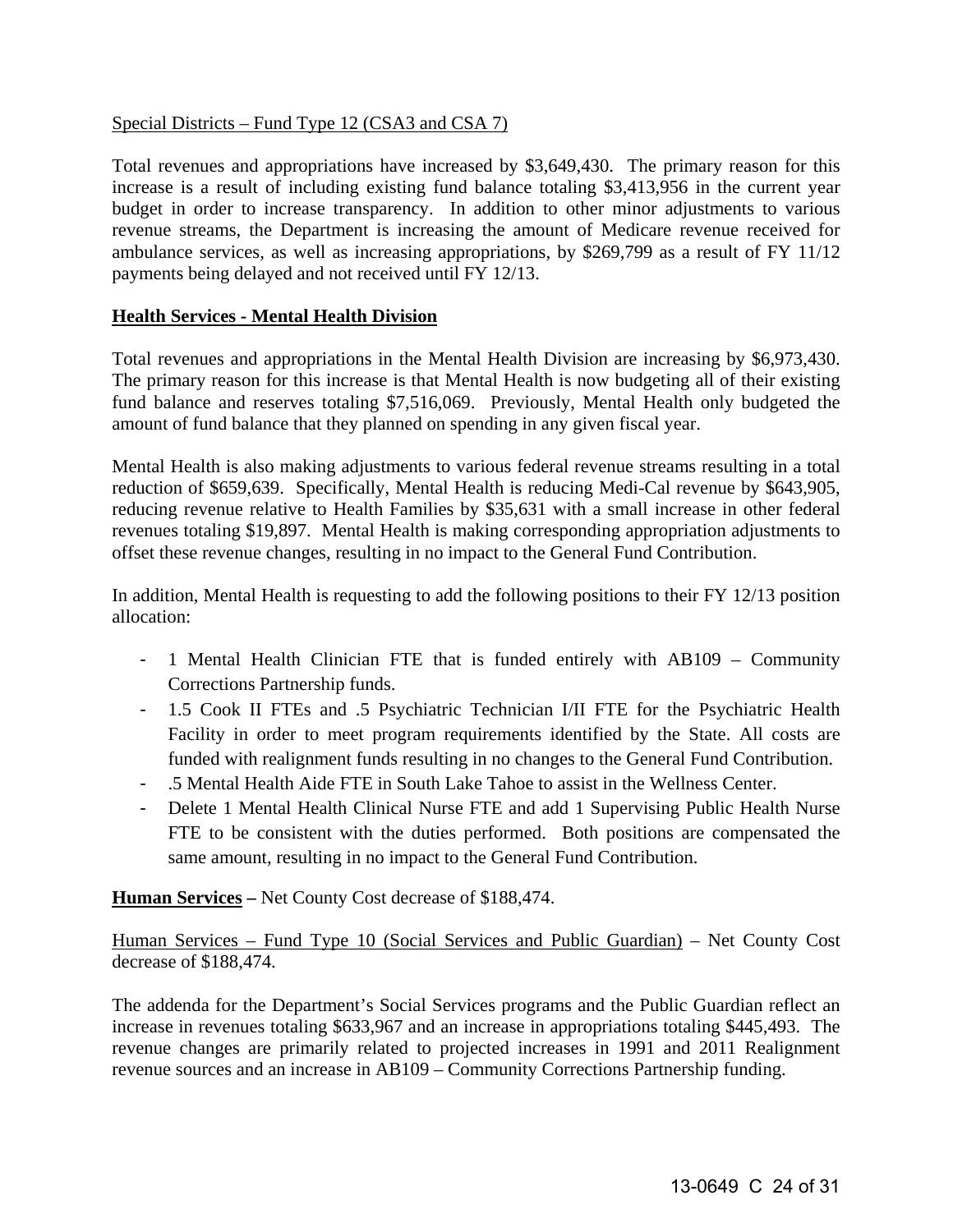Human Services is requesting 2 additional Deputy Public Guardian positions and 1 additional Chief Deputy Public Guardian position to address an increased workload in the Public Guardian's office, resulting in a Net County Cost increase of \$253,039.

The Chief Administrative Office agrees the workload has increased and additional staff to prevent delays in processing Public Guardian cases. However, considering these positions are funded with the general fund and increase Net County Cost, this is a policy decision to be decided by your Board in conjunction with how to prioritize and best use general fund monies.

#### Human Services – Fund Type 11 (Community Services) – General Fund Contribution increase of \$83,141

The addenda request for the Community Services Division results in a net increase in revenues and appropriations in the amount of \$414,722. This increase includes minor adjustments to a variety of revenue streams as well as an increase in the budgeted fund balances in the amount of \$189,834.

In addition, the Community Services Division is increasing its General Fund Contribution by \$83,141, which is being offset by corresponding decrease to Net County Cost in Social Services. These changes are primarily due to the following along with other minor adjustments:

- Increase in expenses in Community Services Administration totaling \$30,814 relative to costs not covered by the Community Services Block Grant (CSBG).
- Increase in expenses totaling \$24,000 relative to a pending audit finding in Housing, Community & Economic Development (HCED).
- Increase in the Aging programs to replace an oven and shifting costs from other Human Services Programs to Aging programs based on program needs totaling \$37,743.

Human Services - Fund Type 12 (IHSS Public Authority and Public Housing Authority) - No changes to the General Fund Contribution.

The addenda request for the IHSS Public Authority and Public Housing Authority reflects an increase in revenues and appropriations totaling \$387,490, which is primarily related to the planned return of the fund balance in the Public Housing Authority. All expenses associated with the Public Housing Authority are funded with federal revenue. Historically, any unspent funds were held by the County; however, beginning this year any unspent funds are now being held by the United States Department of Housing and Urban Development and provided to the County during the following fiscal year.

**Veteran Affairs** - Net County Cost increase of \$11,000

Veteran Affairs is increasing revenue by \$3,500 and increasing appropriations by \$14,500, resulting in a Net County Cost increase of \$11,000. The increase in revenue will be received from the California Department of Veterans Affairs to cover the ongoing maintenance costs of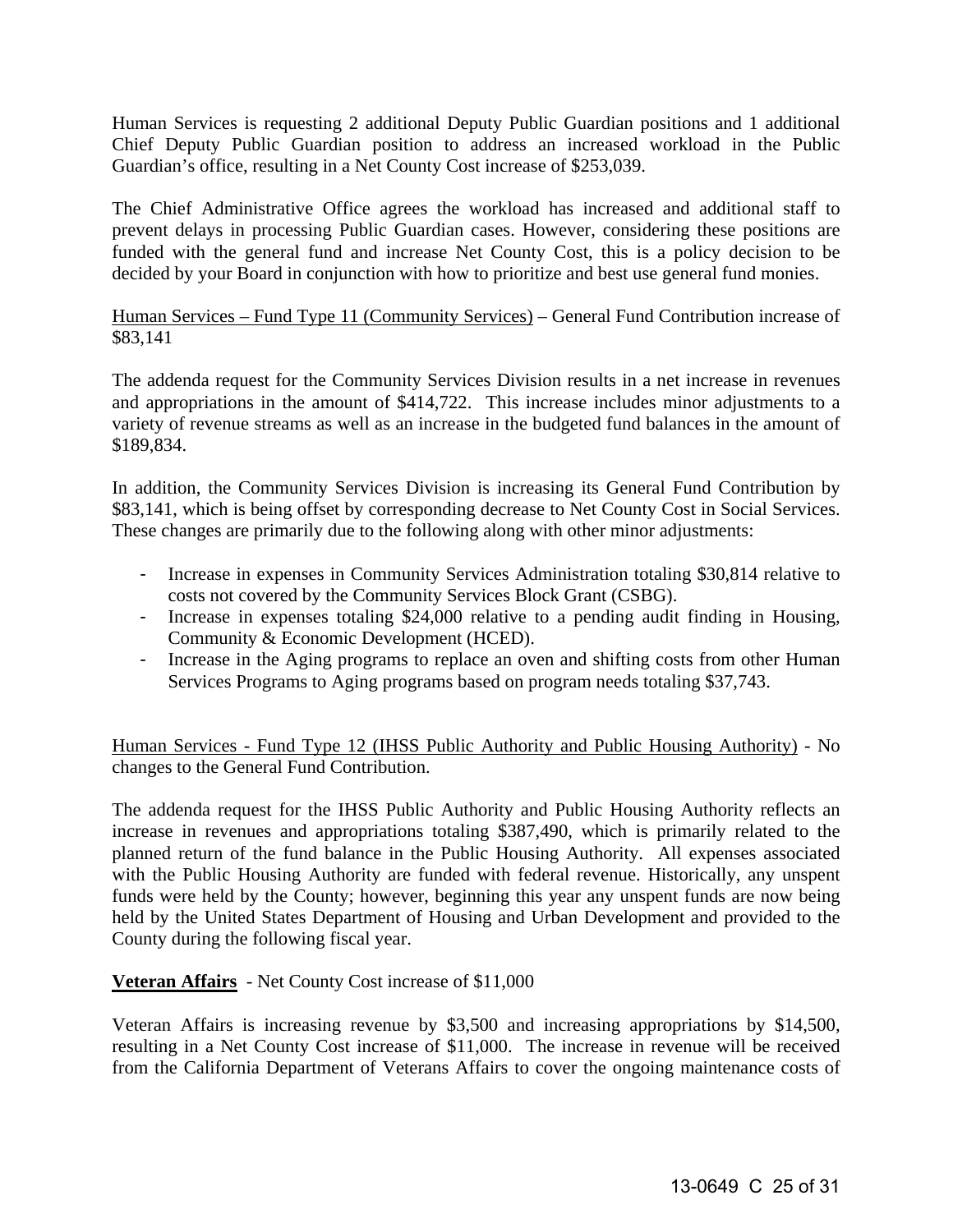the case management software that is provided by Panoramic Software Corporation, and is offset with an additional \$3,500 in expenses.

The additional appropriation increase of \$11,000 is necessary to cover the implementation costs of the case management software. The California Department of Veterans Affairs provided the Department with \$11,000 in revenue in FY 11-12 to reimburse the County for these expenses. However, due to various delays in implementation the invoice for the services provided by Panoramic Software is not being paid until FY 12-13.

#### **Library** – No change to Net County Cost

Total revenues and appropriations in the Library are increasing by \$62,314 as a result of receiving a donation in the amount of \$52,189 from the Friends of the Library as well as the utilization of the remaining \$10,125 available in the Literary Action Council trust fund to purchase books.

In addition, the Department is requesting to add the following 6.15 FTEs that will be filled with part time staff in order to reduce reliance on Extra Help staff. Funding for these positions was already included in the Department's recommended budget request.

- Custodian 0.05 FTE
- Library Assistant I/II 4.00 FTE
- Office Assistant I/II 2.00 FTE
- Sr. Library Assistant 0.10 FTE

**Child Support Services** – No change to Net County Cost.

Total revenues and appropriations in Child Support Services are decreasing by \$96,530. Child Support Services recently received notification from the California Department of Child Support Services that funding to counties for Child Support Services Administration is being reduced by up to 2.4% in each county, resulting in a reduction in revenue for El Dorado County in the amount of \$114,579. In addition, Child Support Services received notification from the California Department of Child Support Services that funding to El Dorado County for Electronic Data Processing-Maintenance and Operations was being reduced by \$5,420, for a total revenue reduction of \$119,999.

Child Support Services is offsetting this loss of revenue with an anticipated increase in revenues received relative to the Comprehensive Court Collections Program totaling approximately \$23,500, as well as anticipated salary savings.

Based on an analysis of Child Support's Fiscal Year 11-12 salary and benefit costs, as well as year to date costs through August 2012, Child Support's assumptions relative to the amount of salary savings that will be realized are aggressive. As a result, the Chief Administrative Office will work with Child Support Services to closely monitor salary and benefit costs. In the event the anticipated salary savings are not being realized by mid-year, the Department and the Chief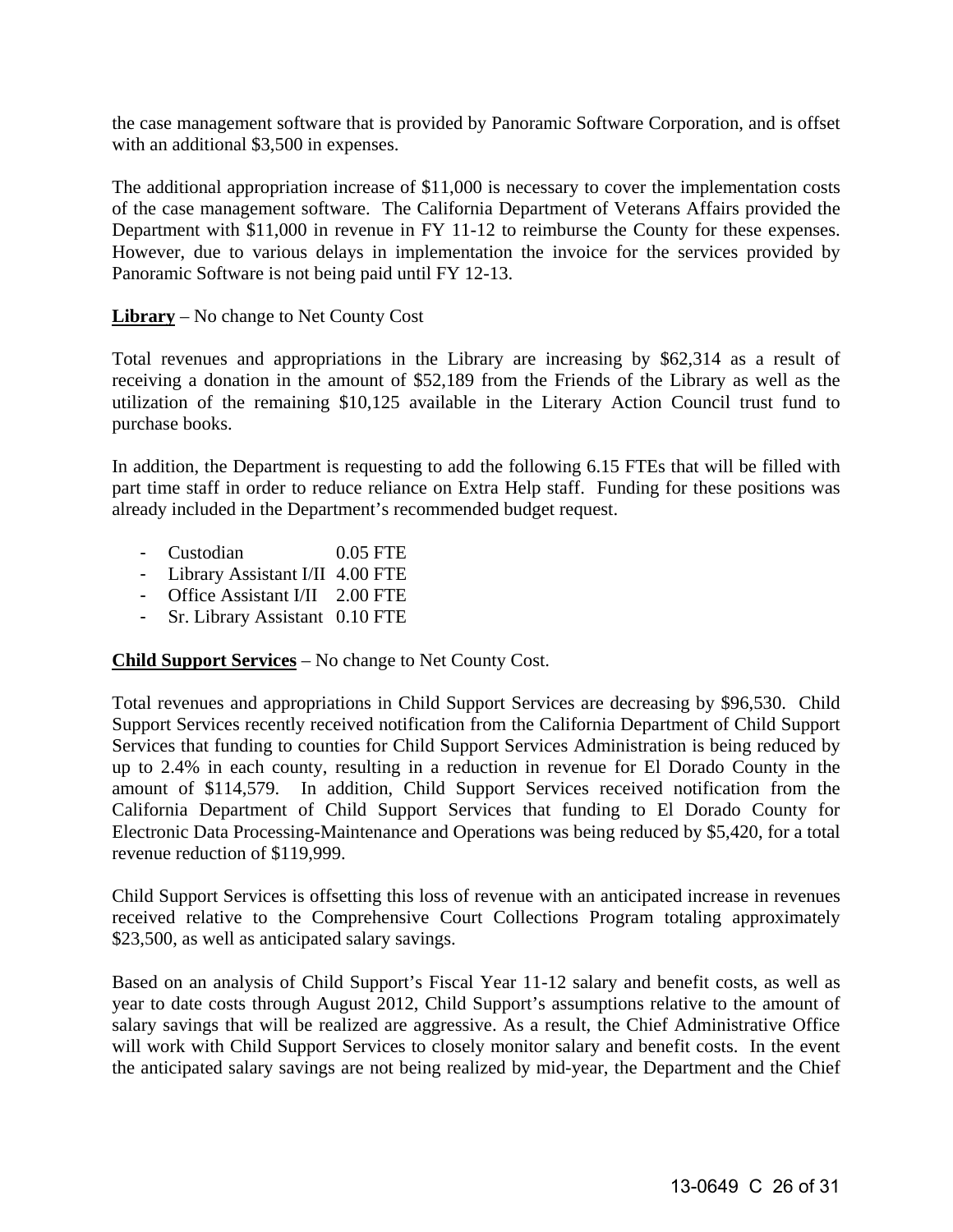Administrative Office will make recommendations to either increase other revenue assumptions or decrease appropriations during the mid-year budget report.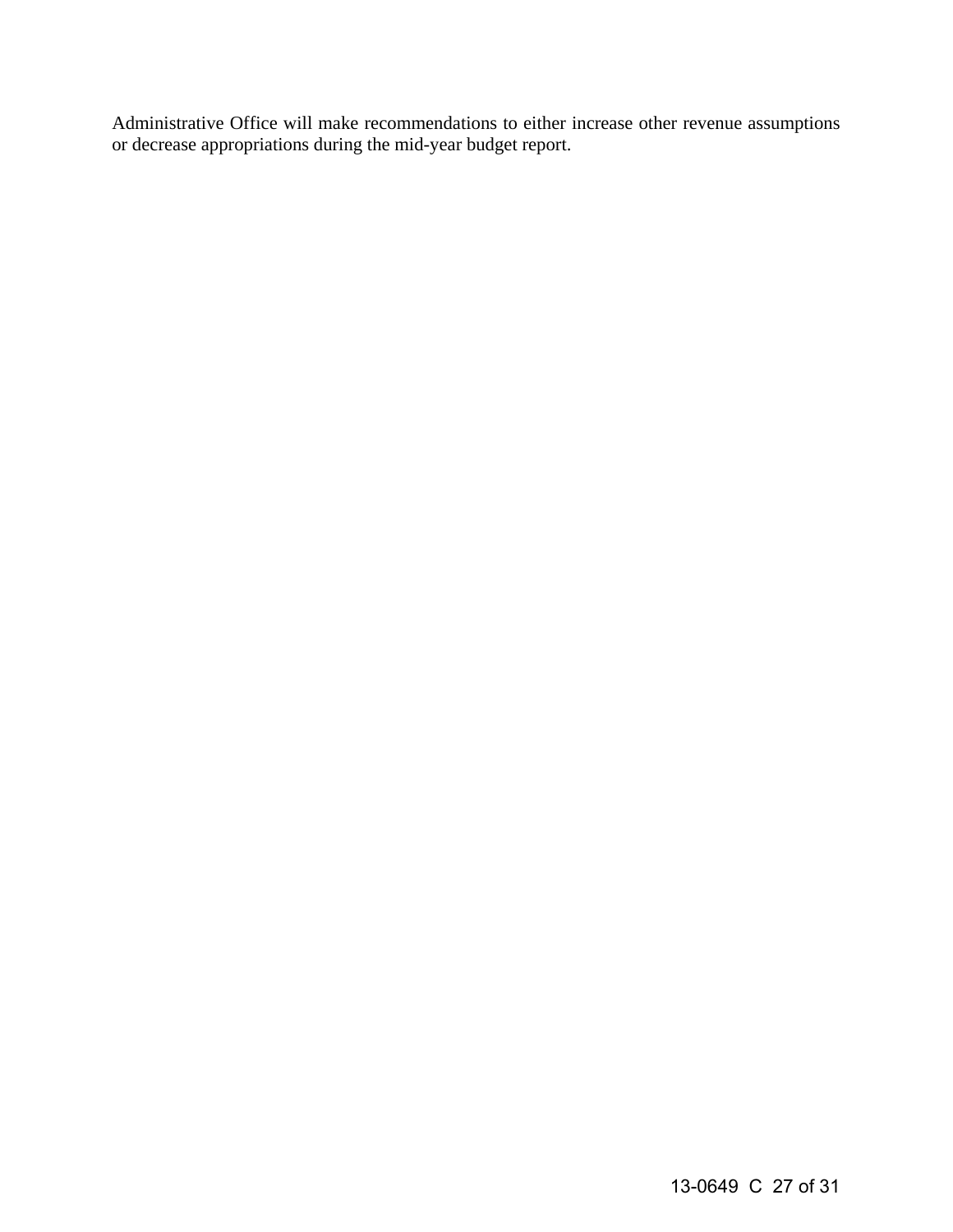#### **Attachment B FY 2012-13 DEPARTMENT 15 APPROPRIATIONS**

|                                                                                                          | FY 2012-13 DEPARTMENT 15 APPROPRIATIONS |                  |                    |                    |                     |                |
|----------------------------------------------------------------------------------------------------------|-----------------------------------------|------------------|--------------------|--------------------|---------------------|----------------|
| <b>Description</b>                                                                                       | Recommended                             | Amount           | Addenda            | Amount             |                     | Variance       |
| <b>General Fund Contingency</b>                                                                          | \$                                      | 5,005,106        | \$                 | 5,330,000          | \$                  | 324,894        |
| General Fund Contribution to Meyers Landfill Special Revenue Fund                                        |                                         |                  |                    | 2,799,654          |                     | 2,799,654      |
| General Fund Contribution to DOT                                                                         |                                         | 513,378          |                    | 516,878            |                     | 3,500          |
| General Fund Contribution to Airports                                                                    |                                         | 75,495           |                    | 75,495             |                     |                |
| General Fund Contribution to Parks                                                                       |                                         |                  |                    | 20,000             |                     | 20,000         |
| General Fund Contribution to Health - Public Health Programs                                             |                                         | 3,377,358        |                    | 3,507,095          |                     | 129,737        |
| Jail Medical Services Contract (CFMG)                                                                    | 1,891,577                               |                  | 1.891.577          |                    |                     |                |
| Juvenile Hall Medical Services Contract (CFMG)                                                           | 460,692                                 |                  | 460,693            |                    | $\mathbf{1}$        |                |
| <b>Emergency Medical Services (EMS)</b>                                                                  | 457,166                                 |                  | 561,902            |                    | 104,736             |                |
| County Medical Services Program (CMSP)<br>California Children's Services (CCS) Diagnostics Program Match | 233,492<br>252,845                      |                  | 233,492<br>252,845 |                    |                     |                |
| California Children's Services (CCS) Program Match                                                       | 56,586                                  |                  | 56,586             |                    |                     |                |
| Healthy Families Program Match                                                                           | 25,000                                  |                  | 50,000             |                    | 25,000              |                |
| General Fund Contribution to Human Services - Community Services                                         |                                         | 1,668,174        |                    | 1,751,315          |                     | 83,141         |
| Area Agency on Aging Programs                                                                            | 1,091,726                               |                  | 1,129,469          |                    | 37,743              |                |
| Affordable Housing                                                                                       | 190,519                                 |                  | 215,695            |                    | 25,176              |                |
| Senior Day Care                                                                                          | 140,202                                 |                  | 136,558            |                    | (3,644)             |                |
| <b>Family Services</b>                                                                                   | 105,517                                 |                  | 56,150             |                    | (49, 367)           |                |
| In Home Supportive Services (IHSS) Public Authority                                                      | 56,923                                  |                  | 56,923             |                    |                     |                |
| <b>Community Services Administration</b>                                                                 | 36,179                                  |                  | 116,360            |                    | 80.181              |                |
| <b>MSSP</b>                                                                                              | 20,808                                  |                  | 18,336             |                    | (2, 472)            |                |
| <b>Special Services</b><br><b>CDBG Runnymeade</b>                                                        | 18,900<br>7,000                         |                  | 15,600<br>5,824    |                    | (3,300)<br>(1, 176) |                |
| CDBG Grants (match)                                                                                      | 400                                     |                  | 400                |                    |                     |                |
| <b>Special Projects</b>                                                                                  |                                         | 744,208          |                    | 954,208            |                     | 210,000        |
| ICF, Jones & Stokes General Plan                                                                         | 275,000                                 |                  | 275,000            |                    |                     |                |
| ICF. Jones & Stokes                                                                                      | 50,000                                  |                  | 50.000             |                    |                     |                |
| Abbot & Kinderman                                                                                        |                                         |                  | 150,000            |                    | 150,000             |                |
| Kimley-Horn                                                                                              | 59,218                                  |                  | 59,218             |                    |                     |                |
| <b>TBD</b>                                                                                               | 35,000                                  |                  | 35,000             |                    |                     |                |
| <b>BAE</b>                                                                                               | 9,990                                   |                  | 9,990              |                    |                     |                |
| <b>INRMP Phase II</b><br>Sign Ordinance                                                                  | 100,000<br>50,000                       |                  | 100,000<br>50,000  |                    |                     |                |
| County-wide Training (Human Resources Investment Strategy)                                               | 60,000                                  |                  | 60,000             |                    |                     |                |
| Legal Services (Human Resources Investment Strategy)                                                     | 25,000                                  |                  | 25,000             |                    |                     |                |
| County-wide studies (Human Resources Investment Strategy)                                                | 80,000                                  |                  | 80,000             |                    |                     |                |
| ERP Consultant - Glen Sellers Contract                                                                   |                                         |                  | 60,000             |                    | 60,000              |                |
| General Fund Contribution Health VLF Realignment                                                         |                                         | 4,883,058        |                    | 5,267,349          |                     | 384,291        |
| General Fund Contribution Health - State Local Program Realignment Match                                 |                                         | 704,192          |                    | 704,192            |                     |                |
| General Fund Contribution Mental Health - VLF Realignment                                                |                                         | 66,131           |                    | 66,131             |                     |                |
| General Fund Contribution Mental Health - State Local Program Realignment Match                          |                                         | 16,510           |                    | 16,510             |                     |                |
| General Fund Contribution Social Services VLF Realignment                                                |                                         | 224,713          |                    | 235,666            |                     | 10,953         |
| Annual Audit Contract                                                                                    |                                         | 72,000           |                    | 72,000             |                     |                |
| Sales Tax Audit Services                                                                                 |                                         | 20,000           |                    | 20,000             |                     |                |
| CalPERS Survivor Benefit Premium Payment (annual)<br>SB 90 Mandates                                      |                                         | 20,000<br>20,000 |                    | 20,000<br>20,000   |                     |                |
| <b>Grand Jury Publication</b>                                                                            |                                         | 8,500            |                    | 8.500              |                     |                |
| General Fund A87 Charges to Child Support (expenditure abatement)                                        |                                         | (61, 264)        |                    | (61, 264)          |                     |                |
| University California Cooperative Extension (UCCE)                                                       |                                         | 269,858          |                    | 261,702            |                     | (8, 156)       |
| El Dorado Water & Power Authority (EDWPA)                                                                |                                         | 250,000          |                    | 250,000            |                     |                |
| Tahoe Regional Planning Agency (TRPA) Compact                                                            |                                         | 40,000           |                    | 40,000             |                     |                |
| Resource Conservation District Contracts (El Dorado & Georgetown)<br>General Fund Contribution to LAFCO  |                                         | 146,642          |                    | 146,642<br>106,674 |                     |                |
| Grassy Run                                                                                               |                                         | 106,132          |                    | 121,015            |                     | 542<br>121,015 |
|                                                                                                          |                                         |                  |                    |                    |                     |                |
| Increase to General Reserve                                                                              |                                         |                  |                    | 400,081            |                     | 400,081        |
| Increase to Reserves for Capital Projects                                                                |                                         | 677,642          |                    | 10,334,794         |                     | 9,657,152      |
| <b>TOTAL</b>                                                                                             | \$                                      | 18.847.833       | \$                 | 32.984.637         | \$                  | 14,136,804     |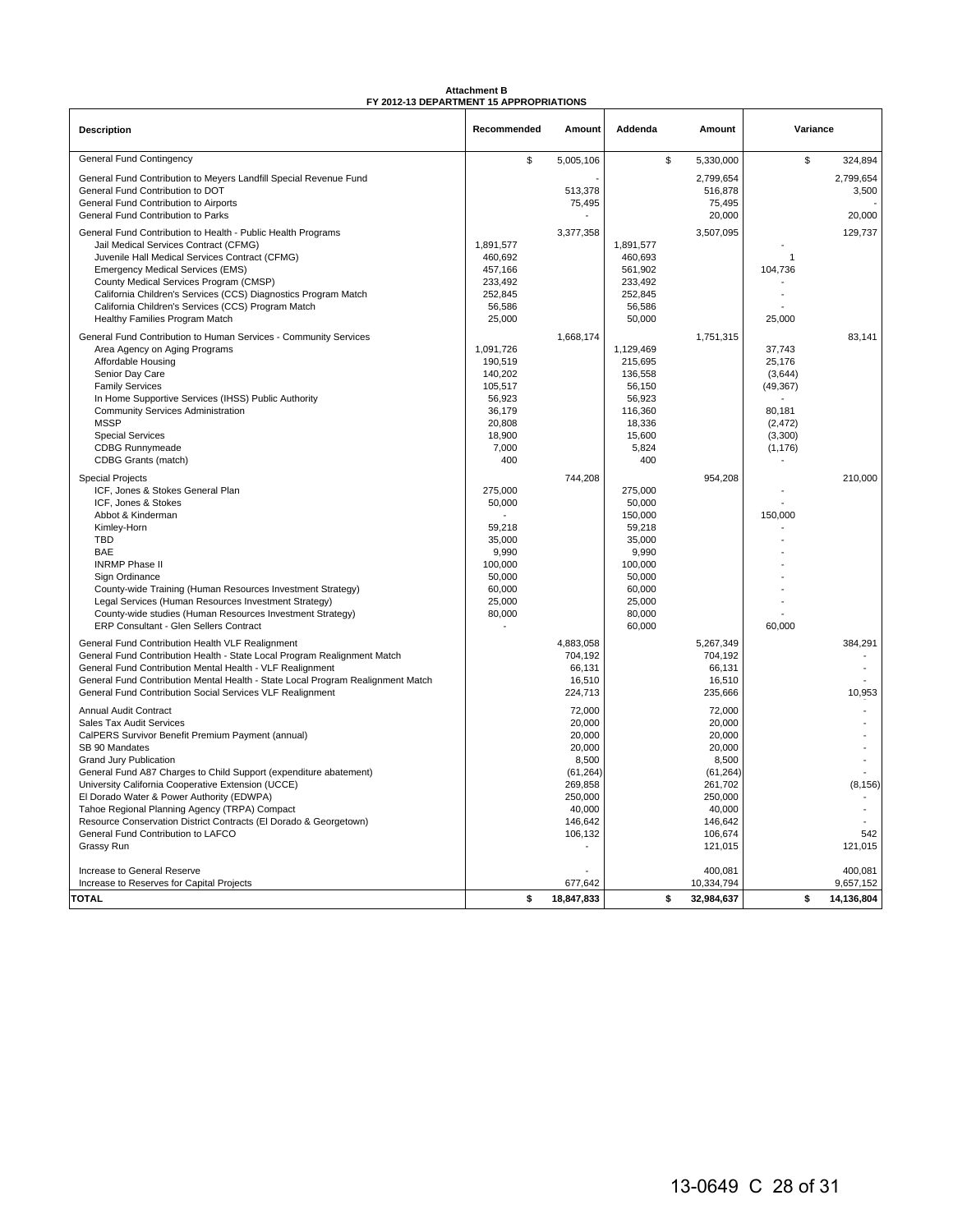#### **Attachment BFY 2012-13 DEPARTMENT 15 REVENUE**

| <b>Description</b>                                                    | Recommended       | Addenda          | Variance         |
|-----------------------------------------------------------------------|-------------------|------------------|------------------|
|                                                                       |                   |                  |                  |
| <b>Property Taxes</b>                                                 | \$<br>68,682,008  | 68,595,000<br>\$ | \$<br>(87,008)   |
| Sales Tax                                                             | 8,900,000         | 8,950,000        | 50,000           |
| <b>Hotel Motel Tax</b>                                                | 1,631,326         | 1,739,406        | 108,080          |
| <b>Property Transfer Tax</b>                                          | 1,250,000         | 1,300,000        | 50,000           |
| Othe Misc. Taxes                                                      | 20,000            | 35,000           | 15,000           |
| <b>Tax Loss Reserve</b>                                               | 2,600,000         | 2,600,000        |                  |
| <b>Franchise Fees</b>                                                 | 675,000           | 725,000          | 50,000           |
| Penalties                                                             | 400,000           | 400,000          |                  |
| Interest                                                              | 60,000            | 100,000          | 40,000           |
| State Revenue (Primarily realignment)                                 | 5,977,218         | 6,372,462        | 395,244          |
| Federal                                                               | 183,869           | 190,076          | 6,207            |
| Casino                                                                | 2,600,000         | 2,600,000        |                  |
| <b>Assessment &amp; Tax Collection Fees</b>                           | 2,181,296         | 2,181,296        |                  |
| <b>Recording Fees</b>                                                 | 180,000           | 200,000          | 20,000           |
| Interfund - A87 Cost Recovery                                         | 1,266,332         | 1,266,332        |                  |
| Operating Transfers In (Tobacco Settlement and Community Enhancement) | 1,500,000         | 1,500,000        |                  |
|                                                                       |                   |                  |                  |
| <b>Fund Balance</b>                                                   | 11,000,000        | 26,530,905       | 15,530,905       |
| <b>From Reserves</b>                                                  | 139,296           |                  | (139, 296)       |
| <b>TOTAL</b>                                                          | \$<br>109,246,345 | \$125,285,477    | 16,039,132<br>S. |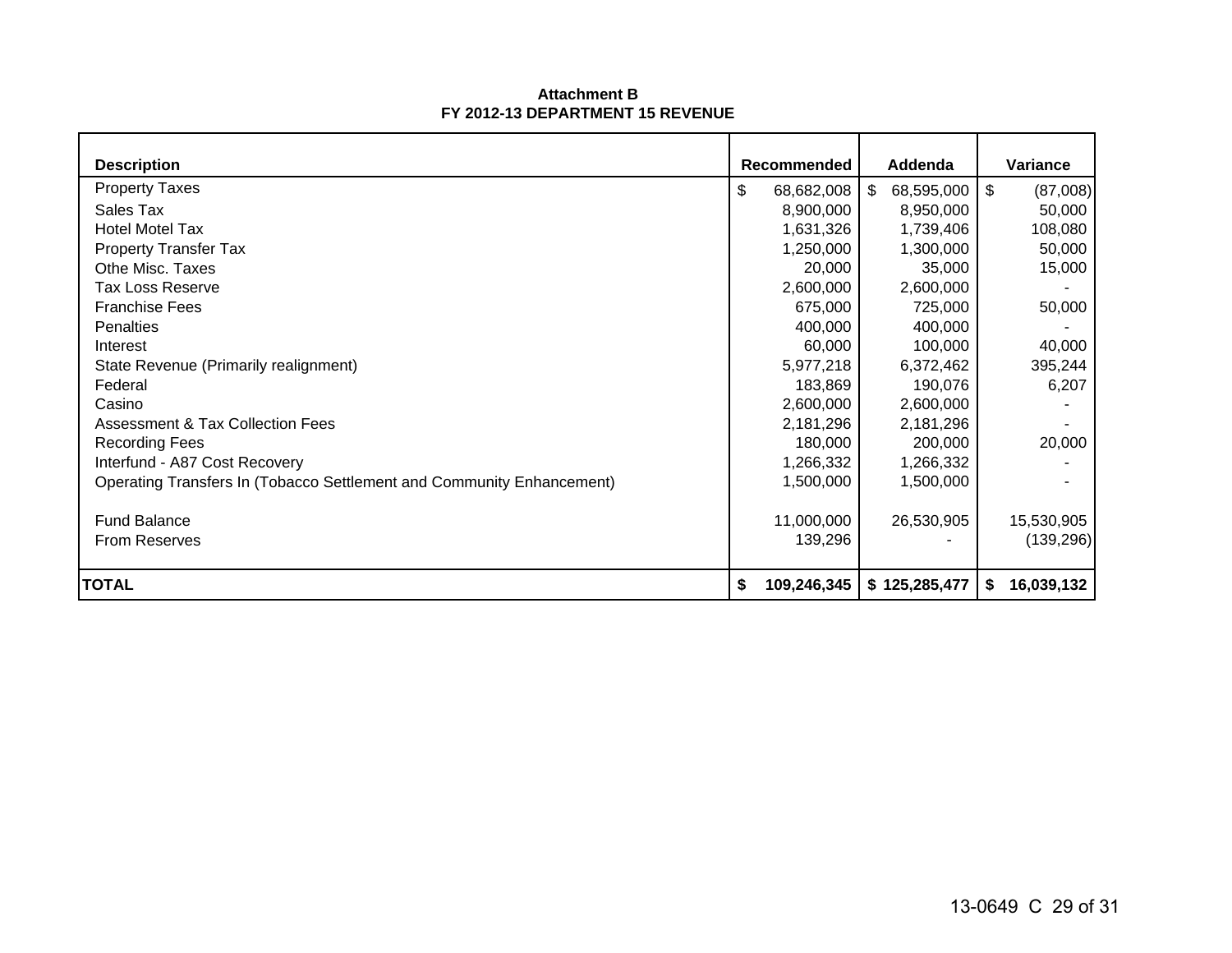#### **Attachment C 5 year forecast as of September 17, 2012**

#### **COUNTY OF EL DORADO**

**General Fund Revenue and Appropration Projection**

|                                                                               |                         | Projected       |          |                                      |    |                                         |                                            |                                |
|-------------------------------------------------------------------------------|-------------------------|-----------------|----------|--------------------------------------|----|-----------------------------------------|--------------------------------------------|--------------------------------|
|                                                                               |                         | FY 2012-13      |          | FY 2013-14                           |    | FY 2014-15                              | FY 2015-16                                 | FY 2016-17                     |
| <b>REVENUES</b>                                                               |                         |                 |          |                                      |    |                                         |                                            |                                |
| Property Tax                                                                  | \$                      | 52,623,388 \$   |          | 52,624,672 \$                        |    | 52,625,969 \$                           | 52,627,278 \$                              | 52,628,601                     |
| <b>Other Local Taxes</b>                                                      |                         | 30,917,673      |          | 30,919,606                           |    | 30,921,558                              | 30,923,529                                 | 30,925,520                     |
| Licenses/Permits/Franchises                                                   |                         | 5,733,623       |          | 5,797,045                            |    | 5,861,368                               | 5,926,606                                  | 5,992,773                      |
| Fines/Forfeitures/Penalties                                                   |                         | 994,000         |          | 999,940                              |    | 1,005,939                               | 1,011,999                                  | 1,018,119                      |
| Use of Funds/Property                                                         |                         | 171,650         |          | 187,367                              |    | 188,090                                 | 188,821                                    | 189,559                        |
| Intergovernmental Revenue                                                     |                         | 58,368,561      |          | 52,426,784                           |    | 53,997,976                              | 55,621,585                                 | 57,299,474                     |
| <b>Charges for Service</b>                                                    |                         | 12,371,254      |          | 12,478,723                           |    | 12,587,417                              | 12,697,354                                 | 12,808,547                     |
| Other Revenue                                                                 |                         | 2,574,017       |          | 2,585,303                            |    | 2,596,702                               | 2,608,215                                  | 2,619,844                      |
| <b>Transfers from Other Funds</b>                                             |                         | 25,457,919      |          | 30,539,624                           |    | 30,932,653                              | 31,338,480                                 | 31,754,690                     |
| <b>Total Current Revenues</b>                                                 | \$                      | 189,212,085 \$  |          | 188,559,062 \$                       |    | 190,717,672 \$                          | 192,943,867 \$                             | 195,237,127                    |
| Appropriation from Fund Balance*                                              |                         | 26,530,905      |          | 10,630,000                           |    | 12,639,000                              | 14,868,270                                 | 18,077,818                     |
| <b>Total Revenues</b>                                                         | $\overline{\mathbf{s}}$ | 215,742,990 \$  |          | 199,189,062 \$                       |    | 203,356,672 \$                          | 207,812,137 \$                             | 213,314,946                    |
| <b>Discretionary Revenues</b>                                                 | \$                      | 125,285,477 \$  |          | 109,078,701 \$                       |    | 111,087,701 \$                          | 113,316,971 \$                             | 116,526,519                    |
| <b>Departmental Revenues</b>                                                  |                         | 90,457,513      |          | 90,110,361                           |    | 92,268,971                              | 94,495,166                                 | 96,788,426                     |
| <b>Total Revenues</b>                                                         | \$                      | 215,742,990     | \$       | 199, 189, 062 \$                     |    | 203,356,672 \$                          | 207,812,137 \$                             | 213,314,946                    |
|                                                                               |                         |                 |          |                                      |    |                                         |                                            |                                |
| <b>APPROPRIATIONS (Category)</b>                                              |                         |                 |          |                                      |    |                                         |                                            |                                |
| <b>General Government</b>                                                     | \$                      | 34,040,871 \$   |          | 32,389,459 \$                        |    | 33,572,908 \$                           | 34,801,935 \$                              | 36,078,311                     |
| Law and Justice                                                               |                         | 82,057,386      |          | 85,175,327                           |    | 88,413,055                              | 91,775,213                                 | 95,266,627                     |
| Land Use & Development                                                        |                         | 13,210,410      |          | 13,704,498                           |    | 14,217,321                              | 14,749,595                                 | 15,302,068                     |
| <b>Health/Human Services</b>                                                  |                         | 53,449,685      |          | 55,331,885                           |    | 57,281,699                              | 59,301,602                                 | 61,394,160                     |
| Nondepartmental                                                               |                         | 22,249,762      |          | 18,425,811                           |    | 18,816,150                              | 19,191,599                                 | 19,572,311                     |
| <b>Total Appropriations</b>                                                   | s                       | 205,008,114 \$  |          | 205,026,981 \$                       |    | 212,301,132 \$                          | 219,819,944 \$                             | 227,613,477                    |
| <b>APPROPRIATIONS (Object)</b>                                                |                         |                 |          |                                      |    |                                         |                                            |                                |
| Salaries/Benefits                                                             | \$                      | 127,729,192 \$  |          | 132,610,048 \$                       |    | 137,913,650 \$                          | 143,429,396 \$                             | 149, 165, 772                  |
| <b>Operating Expenses</b>                                                     |                         | 57,407,898      |          | 52,638,140                           |    | 54,158,906                              | 55,725,295                                 | 57,338,676                     |
| <b>Fixed Assets</b>                                                           |                         | 1,286,054       |          | 1,324,636                            |    | 1,364,375                               | 1,405,306                                  | 1,447,465                      |
| <b>Other Financing Uses</b>                                                   |                         | 75,000          |          | 77,250                               |    | 79,568                                  | 81,955                                     | 84,413                         |
| <b>Transfer to Other Funds</b>                                                |                         | 12,879,970      |          | 12,737,907                           |    | 12,916,363                              | 13,100,174                                 | 13,289,498                     |
| Appropriation for Contingency                                                 |                         | 5,630,000       |          | 5,639,000                            |    | 5,868,270                               | 6,077,818                                  | 6,287,653                      |
| <b>Total Appropriations</b>                                                   | \$                      | 205,008,114 \$  |          | 205,026,981 \$                       |    | 212,301,132 \$                          | 219,819,944 \$                             | 227,613,477                    |
| <b>Revenue Surplus/(Shortfall)</b>                                            | \$                      | 10,734,876 \$   |          | $(5,837,918)$ \$                     |    | $(8,944,460)$ \$                        | $(12,007,807)$ \$                          | (14, 298, 532)                 |
| <b>Designated for Capital Projects</b>                                        | \$                      | 8,115,814       | \$       | 18,450,608                           | \$ | 18,450,608                              | \$<br>18,450,608                           | \$<br>18,450,608               |
| <b>Designated for Contingencies</b>                                           | \$                      |                 | \$       |                                      | \$ |                                         | \$                                         | \$                             |
| <b>General Reserve</b>                                                        | \$                      | 8,981,140       | \$       | 9,381,221                            | \$ | 9,379,173                               | \$<br>9,720,329                            | \$<br>10,074,279               |
| \$ Needed for 5% General Reserve                                              | \$                      | 9,381,221       | \$       | 9,379,173                            | \$ | 9,720,329                               | \$<br>10,074,279                           | \$<br>10,441,511               |
| <b>Additional Funds to Reach 5%</b>                                           | \$                      | $(400, 081)$ \$ |          | 2,049                                | \$ | $(341, 156)$ \$                         | $(353, 951)$ \$                            | (367, 232)                     |
|                                                                               |                         |                 |          |                                      |    |                                         |                                            |                                |
| <b>Total Revenue Surplus/Shortfall</b><br><b>Cumulative Surplus/Shortfall</b> | \$<br>\$                | 10,334,794      | \$<br>\$ | $(5,835,870)$ \$<br>$(5,835,870)$ \$ |    | $(9,285,616)$ \$<br>$(15, 121, 486)$ \$ | $(12, 361, 758)$ \$<br>$(27, 483, 244)$ \$ | (14,665,763)<br>(42, 149, 007) |
|                                                                               |                         |                 |          |                                      |    |                                         |                                            |                                |

**FY 2012-13 Assumptions**

Property Tax remains flat All other Discretionary Rev remains flat Funding of \$500K for roads No NCC growth for departments

1% growth on departmental revenues<br>
Fund balance = Contingency plus \$2M departmental savings / increased revenues<br>
Fund balance = Contingency plus \$2M departmental savings / increased revenues<br>
The Sasumes \$10M in FY 16-17 Fund balance = Contingency plus  $$2M$  departmental savings / increased revenues All other assumptions remain the same as FY 2012-13

\* **Investment Strategy Savings FY 2013-14 through FY 2016-17 Included in Fund Balance**

4% growth on salaries and benefits and the state of the state of the state of the state of the state of the state of the state of the state of the state of the state of the state of the state of the state of the state of t 3% growth on all other expenses <br>1% growth on departmental revenues <br>1% growth on departmental revenues <br>Assumes \$7M in FY 15-16